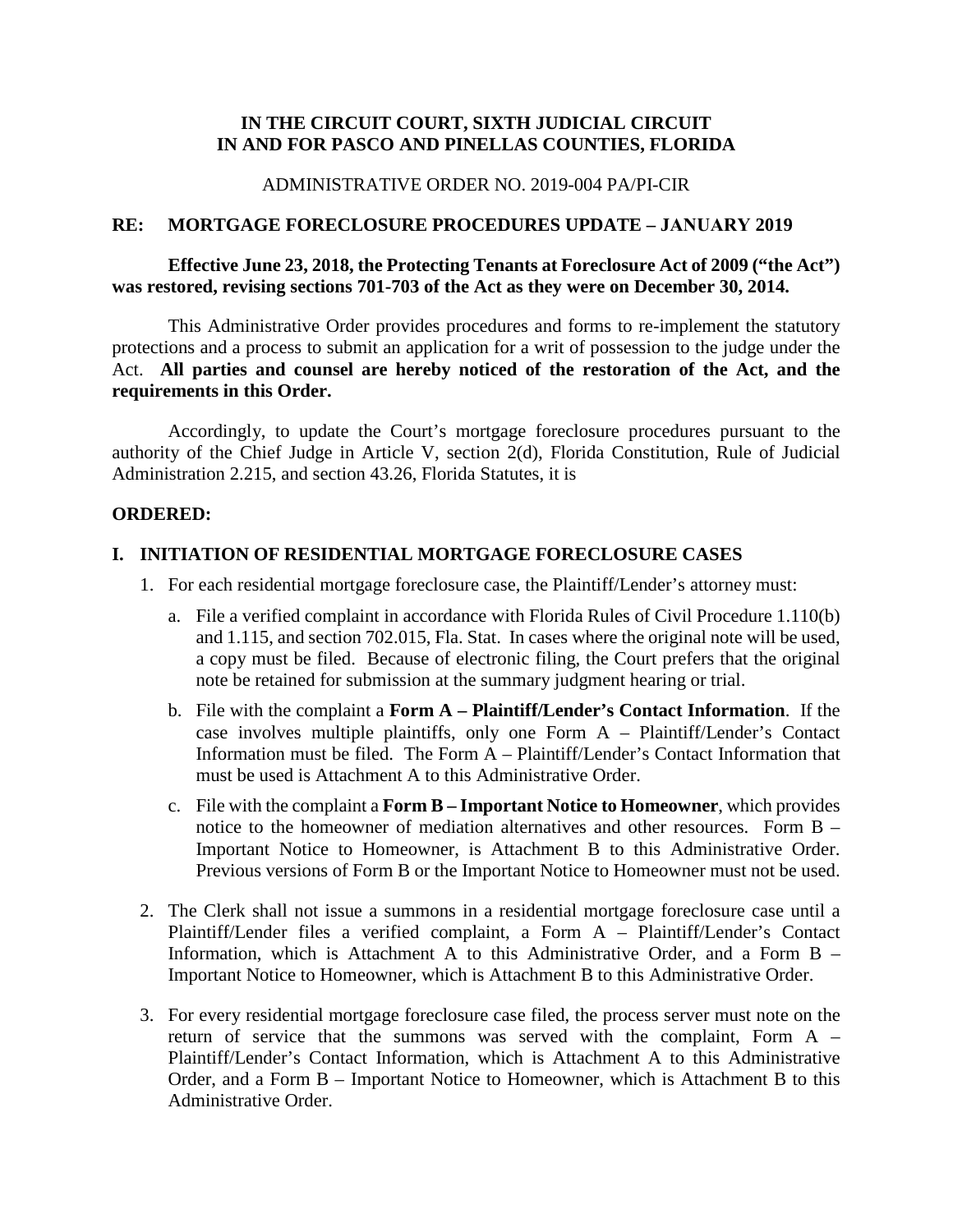# **II. PROCEDURES APPLICABLE TO ALL MORTGAGE FORECLOSURE CASES**

# **A. Motions for Order to Show Cause for Entry of Final Judgment of Foreclosure pursuant to section 702.10, Florida Statutes**

1. Florida Rule of Civil Procedure Form 1.944(c) Motion

When a verified complaint in accordance with section 702.015, Fla. Stat., has been filed, section 702.10, Fla. Stat., provides a summary procedure for lienholders to obtain a final judgment of foreclosure. If a lienholder determines that a section 702.10 motion is appropriate, it may file a section 702.10 motion for an order to show cause for entry of final judgment in the format set forth in Florida Rule of Civil Procedure Form 1.944(c). *See In re Amendments to Florida Rules of Civil Procedure*, 153 So. 3d 258, 265-66 (Fla. 2014); Ch. 2013-137, section 8, Laws of Fla.

## 2. Florida Rule of Civil Procedure Form 1.944(d) proposed Order To Show Cause

When filing a section 702.10 motion, the lienholder shall supply the court with a proposed order to show cause for all defendants in the format set forth in Florida Rule of Civil Procedure Form 1.944(d). As required by section 702.10(1)(a)(8), Fla. Stat., attached to the proposed order shall be a proposed updated Form  $D -$  Uniform Final Judgment of Foreclosure, which is Attachment D to this Administrative Order. *See* section 702.10(1)(a), Fla. Stat.; *In re Amendments to Florida Rules of Civil Procedure*, 153 So. 3d at 266-67.

3. At the time of filing the section 702.10 motion for an order to show cause, the lienholder is *not* required to file a Form C – Certificate of Compliance with Foreclosure Procedures with the Clerk, which is Attachment C to this Administrative Order.

# **B. Summary Judgment Hearings**

# 1. Certificate Filed Prior to Requesting Summary Judgment Hearing Date

Prior to requesting a summary judgment hearing for a mortgage foreclosure, the attorney of record for the Plaintiff must file an updated **Form C – Certificate of Compliance with Foreclosure Procedures**, which is Attachment C to this Administrative Order, with the Clerk. This certifies that the attorney has completed the necessary steps prior to setting the matter for hearing. Only the Form  $C -$  Certificate of Compliance with Foreclosure Procedures attached to this Administrative Order may be used. Previous versions of Form C or the Certificate of Compliance must not be used.

2. Foreclosure Judgment Packet Prior to Hearing

In residential and commercial foreclosure cases, unless the presiding judge provides otherwise, the Plaintiff's attorney must deliver a foreclosure judgment package to the presiding judge's office at least five business days prior to the scheduled hearing on a motion for summary judgment. In both residential and commercial foreclosure cases, the Plaintiff's attorney must serve the Defendant's attorney, or if the Defendant is not represented then serve the Defendant, a copy of the foreclosure judgment packet at least five business days prior to a scheduled hearing on a motion for summary judgment. The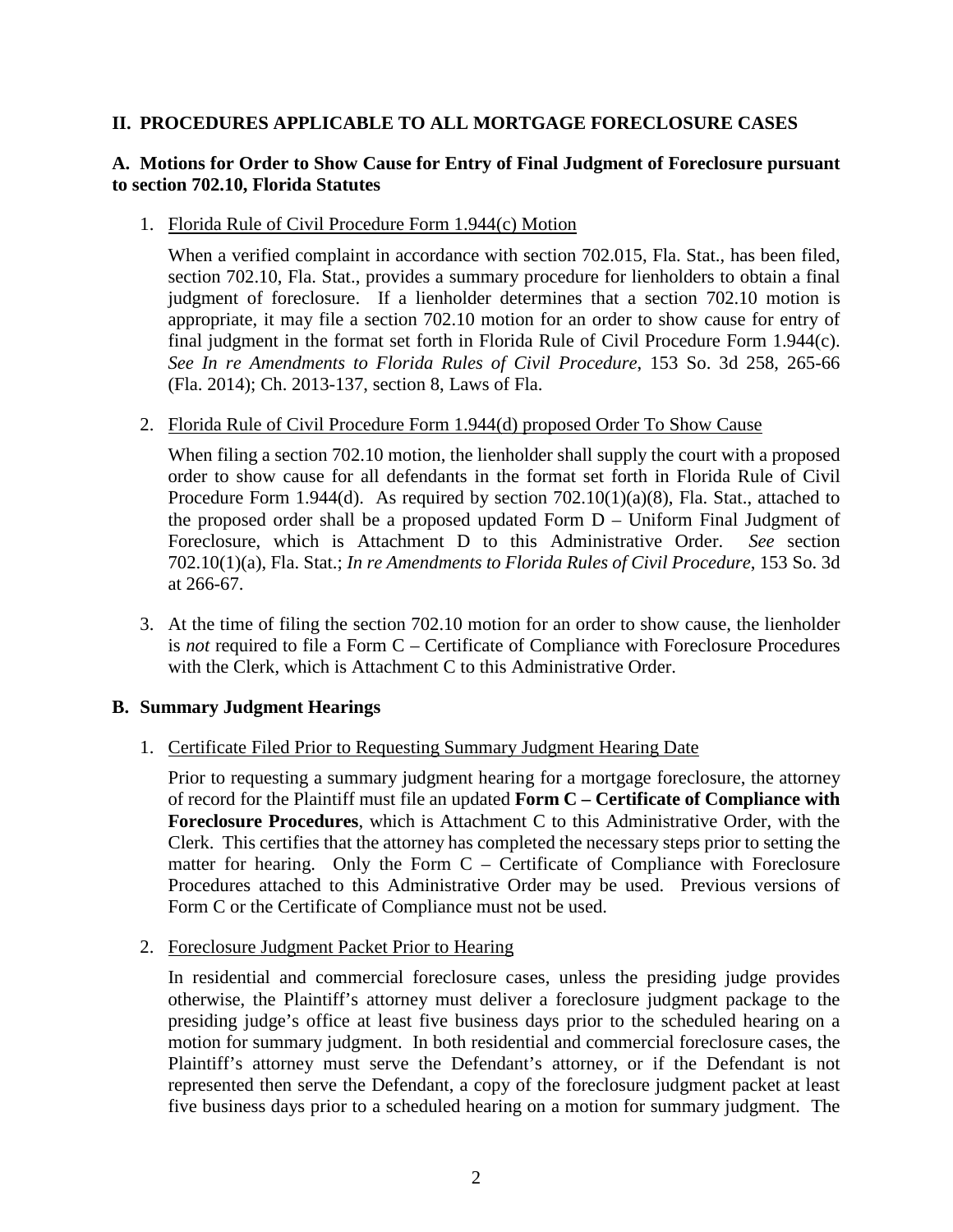packet must include:

- a. the proposed updated **Form D Uniform Final Judgment of Foreclosure**, which is Attachment D to this Administrative Order (the packet filed with the Court shall include sufficient copies for conforming and stamped, addressed envelopes for all parties);
- b. a copy of the Promissory Note (original should be retained for submission at the summary judgment hearing or trial);
- c. an affidavit of non-payment with a copy of the payment records upon which the affiant relies;
- d. a copy of the Form  $C$  Certificate of Compliance with Foreclosure Procedures, which is Attachment C to this Administrative Order; and
- e. a copy of the Notice of Hearing.

Statutory fees must be submitted to the Clerk of the Court and not submitted to the Court with the foreclosure judgment packet.

## **C. Uniform Judgment of Foreclosure**

All proposed final judgments of foreclosure must be in the format of Form D – Uniform Final Judgment of Foreclosure, which is Attachment D to this Administrative Order, unless otherwise specifically approved by the judge entering the final judgment. **Any changes to Form D – Uniform Final Judgment of Foreclosure, which is Attachment D to this Administrative Order, must be brought to the attention of the presiding judge at the final judgment hearing or non-jury trial.** 

## **D. Foreclosure Sales**

1. Notice of Sale

The Plaintiff is responsible for completing and submitting the Notice of Sale directly to the appropriate newspaper. Notices must be prepared and published in accordance with Florida Statutes, Chapters 45 and 702. Plaintiff's failure to timely publish notice may subject the Plaintiff to sanctions.

## 2. Cancelation of Sale

The sale date set by the judgment can only be canceled and rescheduled by Court order. Any motion or request to cancel this sale must be served on all parties in conformity with Florida Rule of Civil Procedure 1.080(a) and must be set for hearing with proper notice. Claiming this matter is an "emergency" does not avoid this requirement. A violation of any party's due process rights will subject the movant and/or counsel to sanctions. *See Jade Winds v. Citibank,* 63 So. 3d 819 (Fla. 3d DCA 2011). The Court may grant an exparte cancellation without hearing, if ALL parties agree.

If a Plaintiff wishes to cancel a sale, a written motion must be filed with the Court in substantial compliance with Florida Rules of Civil Procedure Form 1.996(c). The motion also must state the number of times the Plaintiff has previously requested the cancelation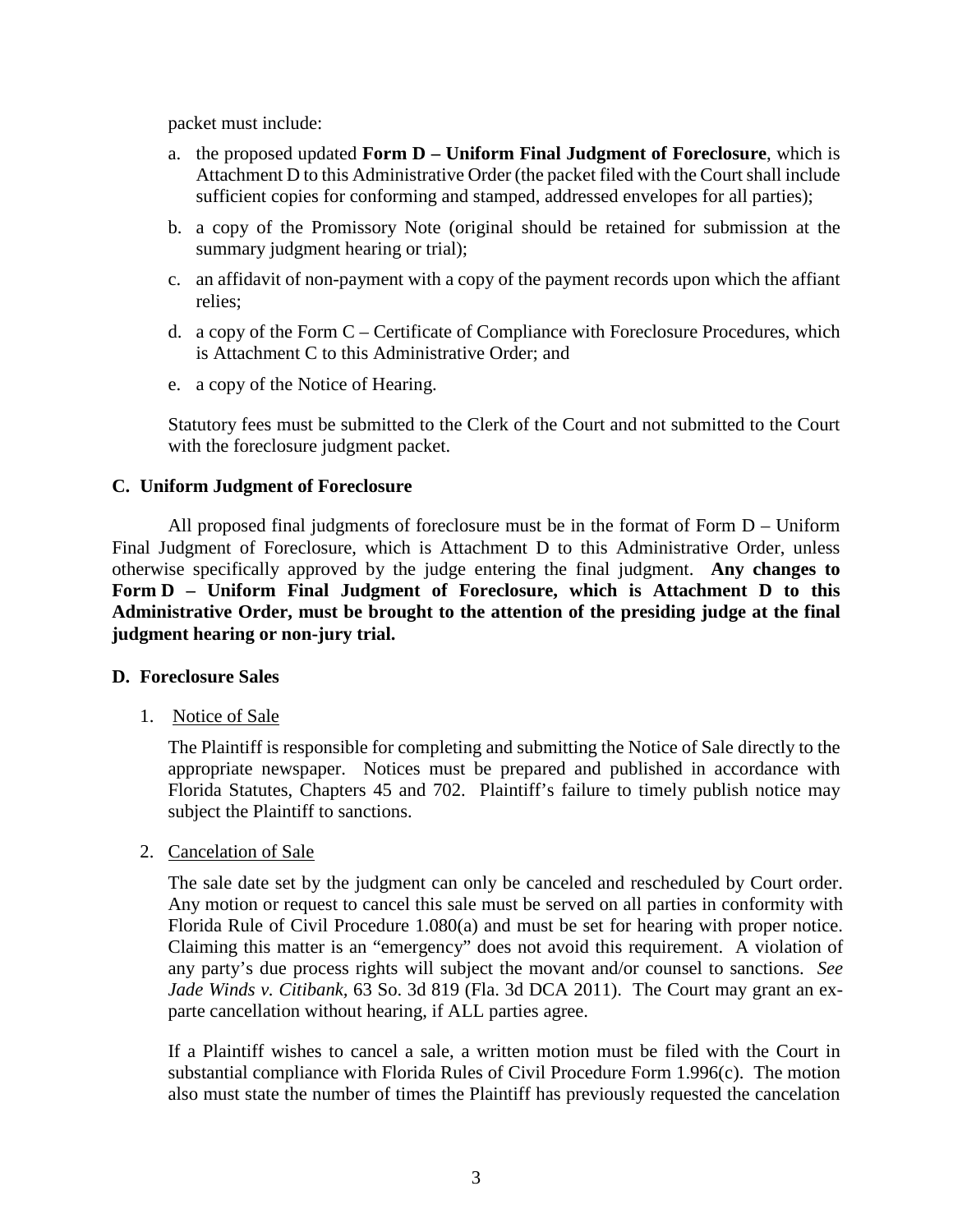of a sale and must include an affidavit with supporting grounds for the motion. Because of the advent of online sales, publication in a newspaper is not as necessary as it once was. Therefore, the mere failure to publish a notice of sale is not a ground for canceling the sale, and does not impair the clerk's authority to issue a certificate of sale. *See HSBC Bank v. Nixon*, 117 So. 3d 430 (Fla. 4th DCA 2012). Any proposed order prepared to cancel the sale must also include a date to reschedule the sale or provide a blank space for a date to be filled in by the Court or Clerk.

3. Credit Bids

Only the judgment owner will be allowed to credit bid. An assignment of the judgment filed with the Clerk prior to the sale will effectively transfer with it the right to credit bid at the sale. Court approval of the assignment is not required.

### 4. Certificate of Title

The filing of a Certificate of Sale by the Clerk gives certain property rights to the highest bidder. In order to assign those rights and have the Certificate of Title issued to a third party, the highest bidder must file a written conveyance made in accordance with section 689.01 or section 692.01, Fla. Stat., governing real estate transfers. Such conveyance must be filed with the Clerk prior to the issuance of the Certificate of Title. Neither the Court nor the Clerk will change a Certificate of Title based upon a conveyance filed after the Certificate of Title has been issued.

### **E. Bankruptcy**

If, prior to the commencement of a foreclosure sale, the Clerk receives a formal Suggestion of Bankruptcy on behalf of a named Defendant in that foreclosure case, the Clerk shall remove the foreclosure sale from the docket without Court order. The Court may order the sale to proceed based upon evidence that there is a valid bankruptcy court order lifting the stay or dismissing the bankruptcy case.

Any interested parties (including the Plaintiff, junior lienholders or third party purchaser) may seek a bankruptcy court order to show there was no valid stay, that the stay was lifted, or to seek other appropriate relief pursuant to 11 U.S.C section 362.

In the event a foreclosure sale proceeds and is later vacated due to a bankruptcy stay, when no formal Suggestion of Bankruptcy was filed in the foreclosure case, the Clerk shall not be required to refund mandatory court registry or sales fees. *See Wilken v. North County Company, Inc.,* 670 So. 2d 181 (Fla. 4th DCA 1976) (holding that a court could determine the party responsible for reimbursing forfeited sales and registry fees upon the invalidation of a foreclosure sale).

## **F. Clerk of the Circuit Court Responsibilities**

### 1. Retention of Documents

All original mortgages and promissory notes in each mortgage foreclosure case are required to be surrendered to the Court, and the Clerk must retain such documents in the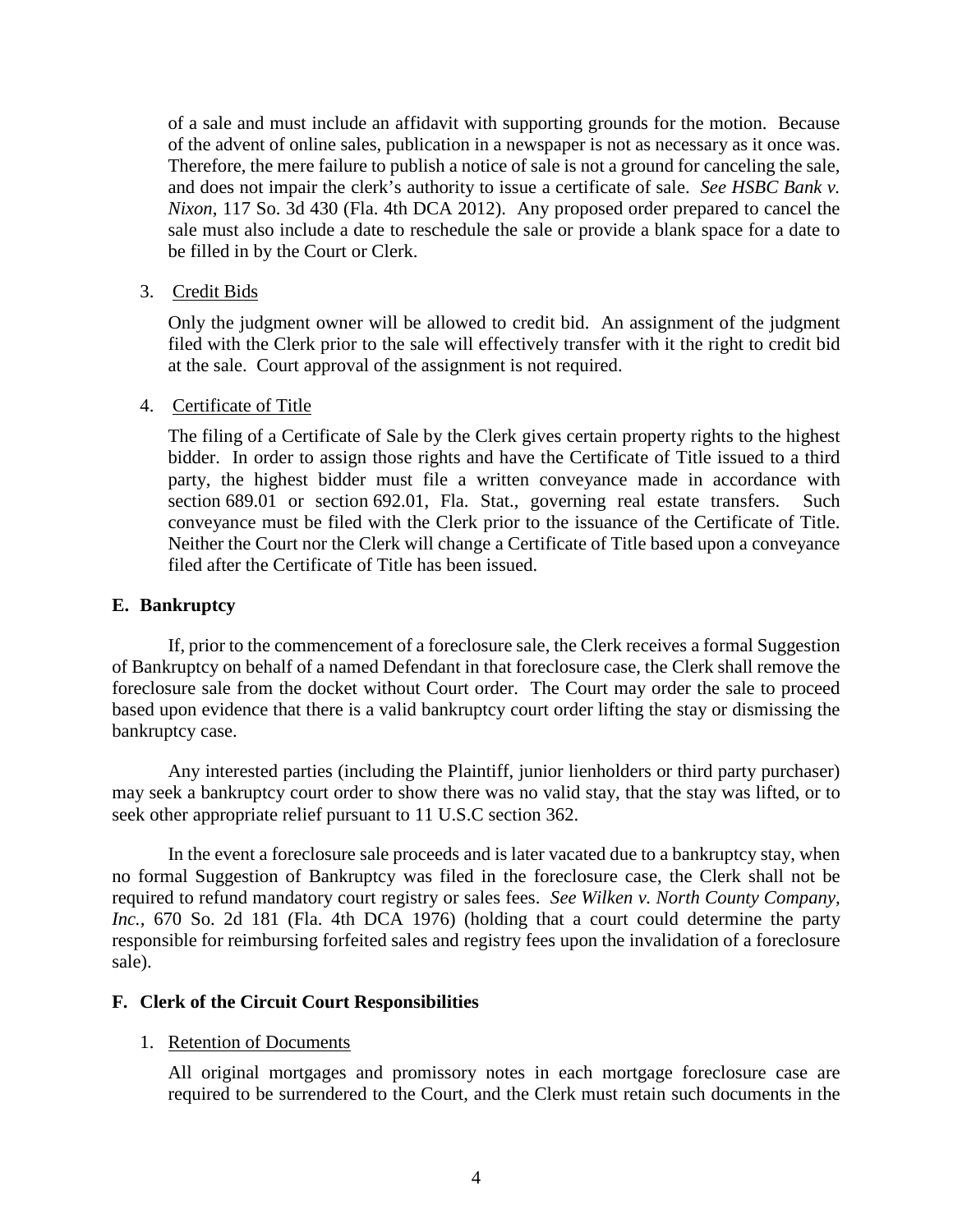court file. The Clerk shall not return any of these instruments to a party absent specific order of the Court. Any other exhibits in the court file may not be released by the Clerk until ninety days after the judgment becomes final.

### 2. Certificates of Title

 transfer an interest by the winning bidder to another entity. The Clerk may not change a After the Clerk issues a Certificate of Sale, the Clerk may during the ten day objection period following the sale, accept a written conveyance made by the highest bidder and issue the Certificate of Title in the name of the grantee provided the conveyance is made in accordance with section 689.01 or section 692.01, Fla. Stat., governing real estate transfers. The Clerk may not issue a Certificate of Title based upon any other attempt to Certificate of Title based upon a conveyance filed after the Certificate of Title is issued.

## **III.SCHEDULING AND RELATED MATTERS**

### **A. Residential Mortgage Foreclosure Cases**

The Court may set the case for trial on its own motion in accordance with Rule of Civil Procedure 1.440.

## **B. Motions Decided on Written Submissions**

 **hear oral argument on a pretrial non-evidentiary motion**. *See Gaspar, Inc., v. Naples Fed.*  an order based upon submissions without a noticed hearing and oral argument of counsel. *See also Nudel v. Flagstar Bank*, 52 So. 3d 692 (Fla. 4th DCA 2010). **There is no rule or law in Florida state or federal court that requires a trial judge to**  *Sav. & Loan Ass'n,* 546 So. 2d 764 (Fla. 5th DCA 1989*)*. A party is afforded due process on such matters when given an opportunity to present a legal memorandum and then the Court may enter

 **Therefore, all parties are hereby noticed that pretrial non-evidentiary motions may argument and any authority timely filed in the action.** Each party/counsel filing such a motion the Court may at any time rule without further notice or hearing. Interested parties may notify the Court the matter is ripe for decision and request a ruling by letter which should include a simple **be subject to review and ruling by a judge based only upon the motion along with written**  shall contemporaneously file with the Clerk and serve opposing party/counsel any additional legal argument the movant wants the Court to consider. The opposing party/counsel shall have ten days after being served to file their argument and legal memorandum with citations of authority in opposition to the relief requested. Following expiration the period allowed for these submissions form order for the judge to indicate whether the specific motion is either granted or denied, along with copies for conforming and stamped addressed envelopes for all parties.

 argument. Individual judges may prefer hearings on certain pretrial non-evidentiary motions and counsel may consult the judges practice preferences on the website regarding such preferences. Nothing in this section of the Administrative Order requires a judge to rule without oral

The judicial practice preferences, scheduling information, and location of hearings may be found on the Court's website: www.jud6.org/LegalCommunity/PracticeRequirementsofJudges.html.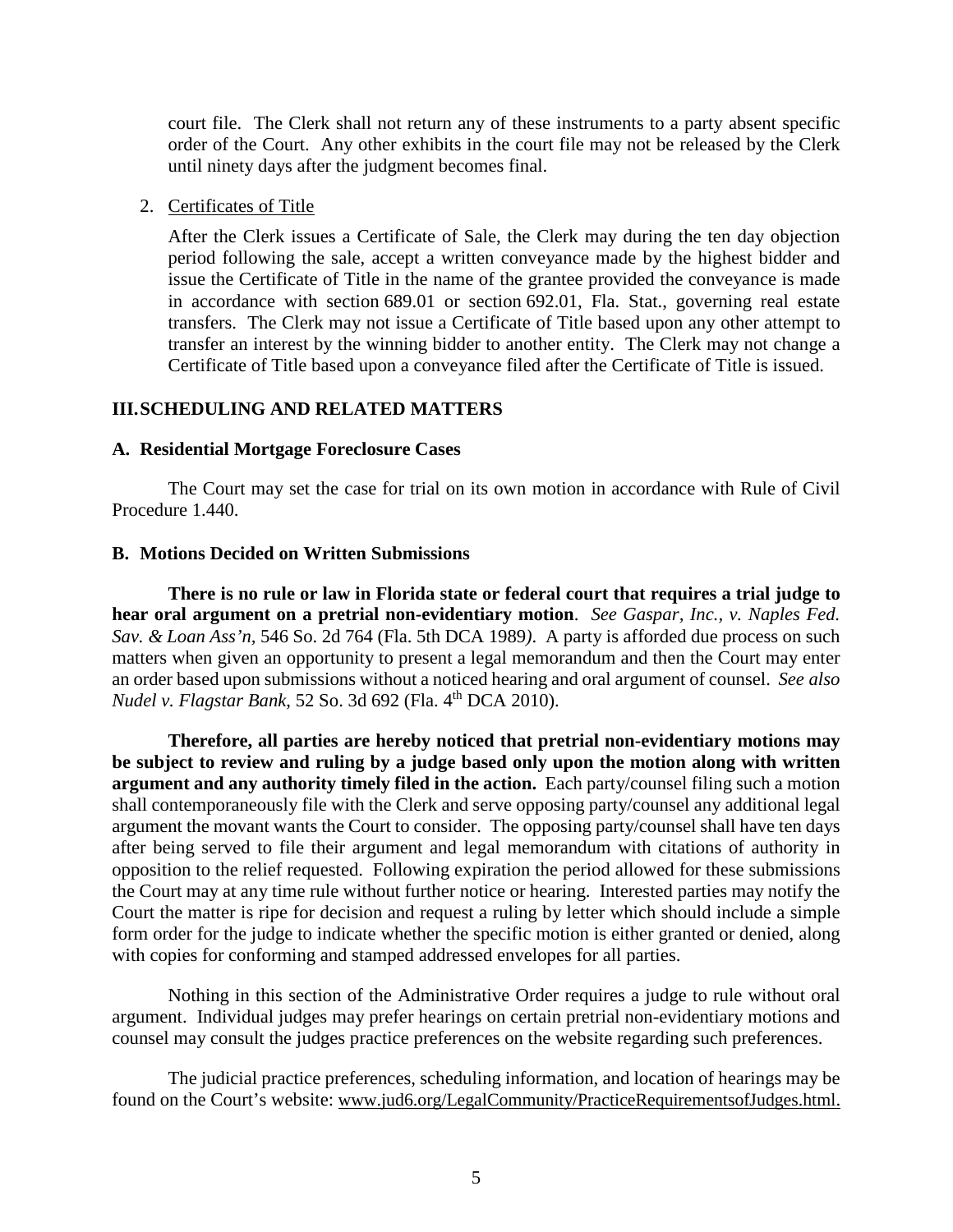#### **C. Commercial Mortgage Foreclosure Cases**

Commercial mortgage foreclosure cases are to be scheduled on the assigned section judge's calendar. The judicial practice preferences of each judge, which may contain a judge's individualized procedures for mortgage foreclosure cases, may be found on the Court's website: www.jud6.org/LegalCommunity/PracticeRequirementsofJudges.html.

### **IV. PROCEDURES APPLICABLE TO WRITS OF POSSESSION**

The following provisions apply to motions for a writ of possession arising from the mortgage foreclosure of any residential property.

### **A. Ex-Parte Writ of Possession – Occupied by Mortgagor**

1. In any residential foreclosure case, the new owner/titleholder may, without scheduling a hearing, submit an application to the court for an order directing the clerk to issue a writ of Possession where the property is occupied by the mortgagor in the foreclosure case, or by the child, spouse, or parent of the mortgagor.

2. The titleholder must prepare an application for ex-parte writ of possession, based upon sworn affidavit that the property is occupied by the mortgagor in the foreclosure case, or by the child, spouse, or parent of the mortgagor. This application should be in a form substantially similar to **Form E – Ex-Parte Application and Order for Writ of Possession – Mortgagor**, which is Attachment E to this Administrative Order.

3. The original of this application, containing the form order, should be submitted to the assigned judge for review and ruling. If the judge finds the sworn facts support the request, then the order will be granted and filed with the Clerk who shall issue the Writ of Possession, commanding the Sheriff to remove all persons from the property. A copy of the order will be sent to the applicant only if an addressed envelope with postage is provided in the submissions.

### **B. Writ of Possession – Tenants**

1. If the new titleholder does not plan on occupying the premises as a primary residence, a bona fide tenant may continue to occupy the unit until the end of the lease term.

2. If the new titleholder will occupy the premises as a primary residence, the titleholder must file **Form F – Notice to Tenant of Termination**, which is Attachment F to this Administrative Order. This notice must certify that the tenants have been provided notice as required by the Protecting Tenants at Foreclosure Act.

3. When a writ of possession is filed, the moving party must contact the judicial assistant for the section judge and set the motion for hearing on the uniform motion calendar, or such other time as may be directed, or the section judge may choose to rule on the motion without a hearing. If a hearing is set, notice of the hearing must be provided to all tenants by the moving party. At the hearing on the motion, the moving party must bring:

a. a copy of the Notice to Tenant of Termination;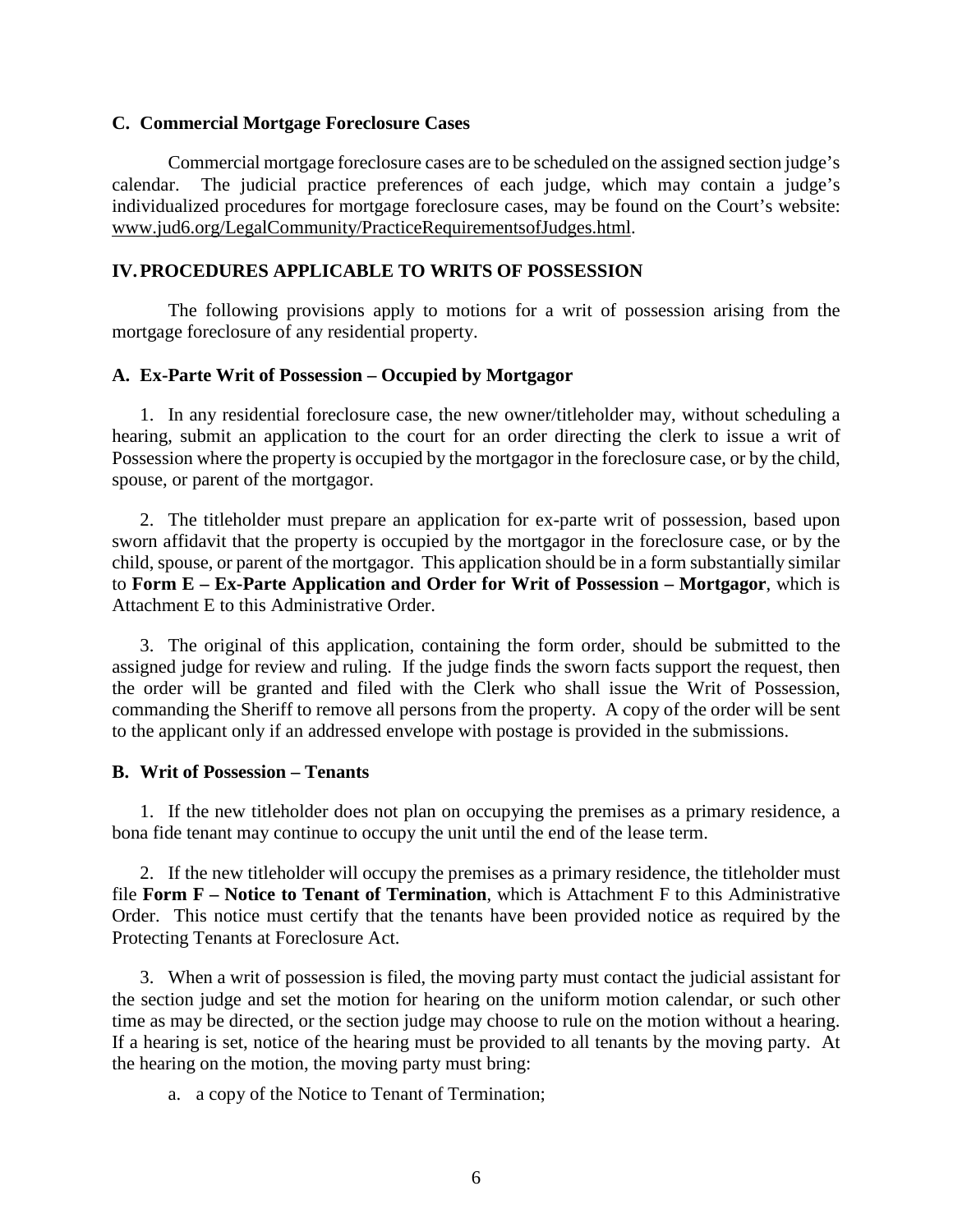- b. a copy of the Final Judgment of Foreclosure; and
- c. a copy of the Certificate of Title.

### **C. Motions Seeking a Writ of Possession Based on Other Facts**

If the new owner/titleholder seeks a writ of possession but does not use the procedures detailed above, the Court will need to make an evidentiary determination that the occupant is not entitled to the protections of the Act, based on the exclusions under section 702, subsection (b) of the Act, or other facts. This requires the filing of a formal motion and the scheduling of an adversary hearing with notice to the occupant/tenant. At such hearing both sides may present evidence upon which the Court can rule. Prior to filing such a motion, the judicial assistant for judge of the section number on the case must be contacted to obtain a hearing time and date.

#### **D. Issuance of Writ by Clerk**

If a Final Judgment of Foreclosure authorizes the Clerk to issue a writ of possession without further action of the Court, the Clerk shall not do so unless the procedures established in this Administrative Order have been followed and the Court has specifically authorized the writ.

Administrative Order 2017-007 PA/PI-CIR is hereby rescinded. The Court may update the attachments to this Administrative Order without an amendment to this Administrative Order.

**DONE AND ORDERED** in Chambers at St. Petersburg, Pinellas County, Florida, this \_\_\_\_\_\_ day of January 2019.

### BY ANTHONY RONDOLINO, CHIEF JUDGE ORIGINAL SIGNED ON JANUARY 23, 2019

| <b>Attachment A:</b> Form A – Plaintiff/Lender's Contact Information                               |
|----------------------------------------------------------------------------------------------------|
| <b>Attachment B:</b> Form B – Important Notice to Homeowner                                        |
| <b>Attachment C:</b> Form C – Certificate of Compliance with Foreclosure Procedures                |
| <b>Attachment D:</b> Form D – Uniform Final Judgment of Foreclosure                                |
| <b>Attachment E:</b> Form $E - Ex$ -Parte Application and Order for Writ of Possession – Mortgagor |
| <b>Attachment F:</b> Form $F -$ Notice to Tenant of Termination                                    |

### cc: All Judges

The Honorable Paula S. O'Neil, Clerk of the Circuit Court, Pasco County Gay Inskeep, Trial Courts Administrator The Honorable Ken Burke, Clerk of the Circuit Court, Pinellas County Gay Inskeep, Trial Courts Administrator<br>Ita M. Neymotin, Regional Counsel, Second District<br>Ngozi Acholonu, Assistant Regional Counsel Lillian Simon, Director of Administrative Services, Pasco County Nichole Alvarez-Sowles, Chief Operations Officer, Pasco County Clerk's Office Bar Associations, Pinellas and Pasco County Law Libraries, Pinellas and Pasco County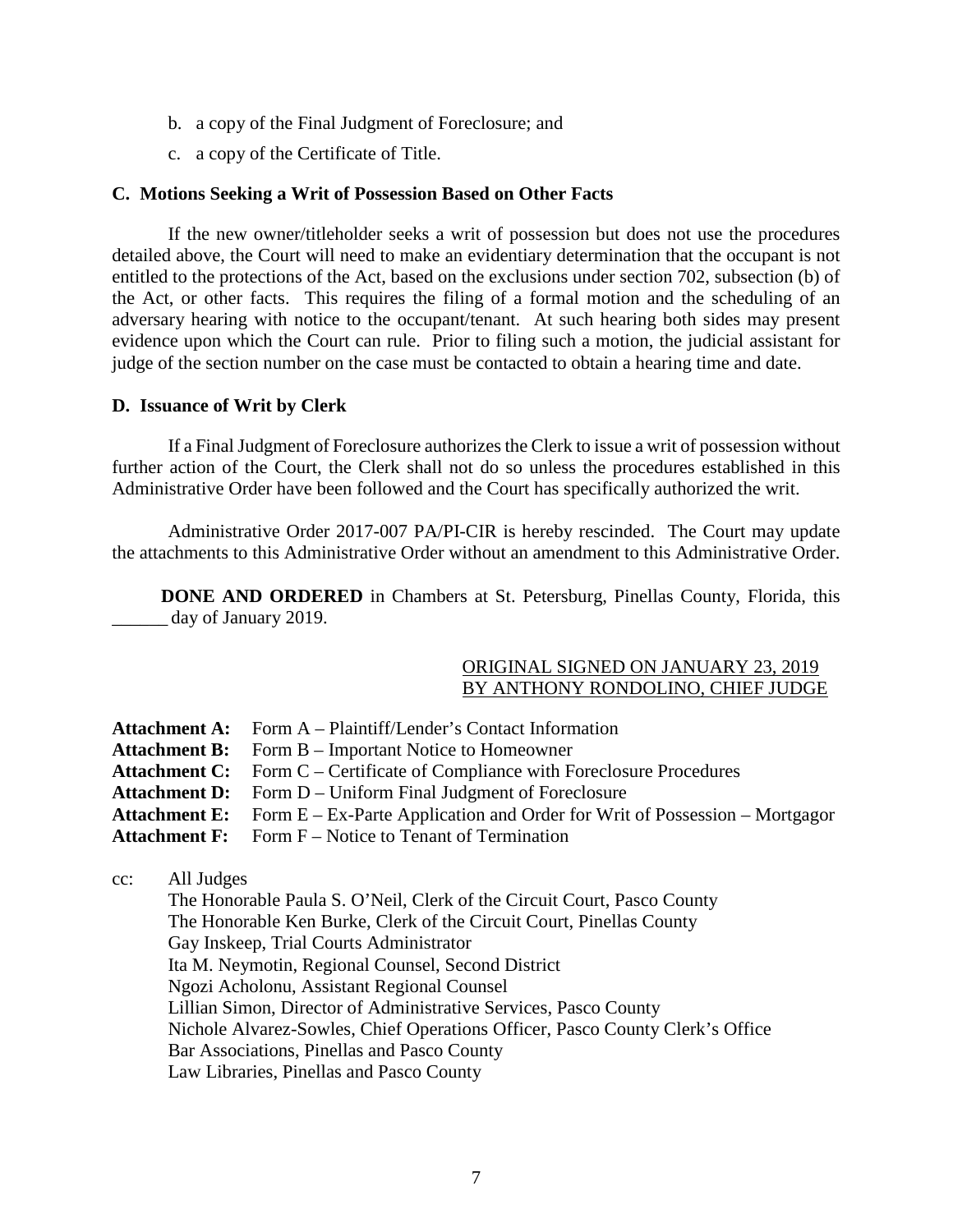## **IN THE CIRCUIT COURT FOR THE SIXTH JUDICIAL CIRCUIT IN AND FOR PASCO/PINELLAS COUNTY, FLORIDA CIVIL DIVISION**

**Plaintiff(s),** 

**REF #: UCN:** 

 **Defendant(s).**  \_\_\_\_\_\_\_\_\_\_\_\_\_\_\_\_\_\_\_\_\_\_\_\_\_\_\_\_\_\_\_\_\_/

# **PLAINTIFF/LENDER'S CONTACT INFORMATION**

The following information is provided if you wish to speak to a representative of the Lender regarding resolution of this matter and the current amount alleged to be currently owed by you on this obligation.

Lender's Name:

**v.** 

Phone Number:

Fax Number:<br><br>Address:

For more information, please contact the lender at the above phone number and address.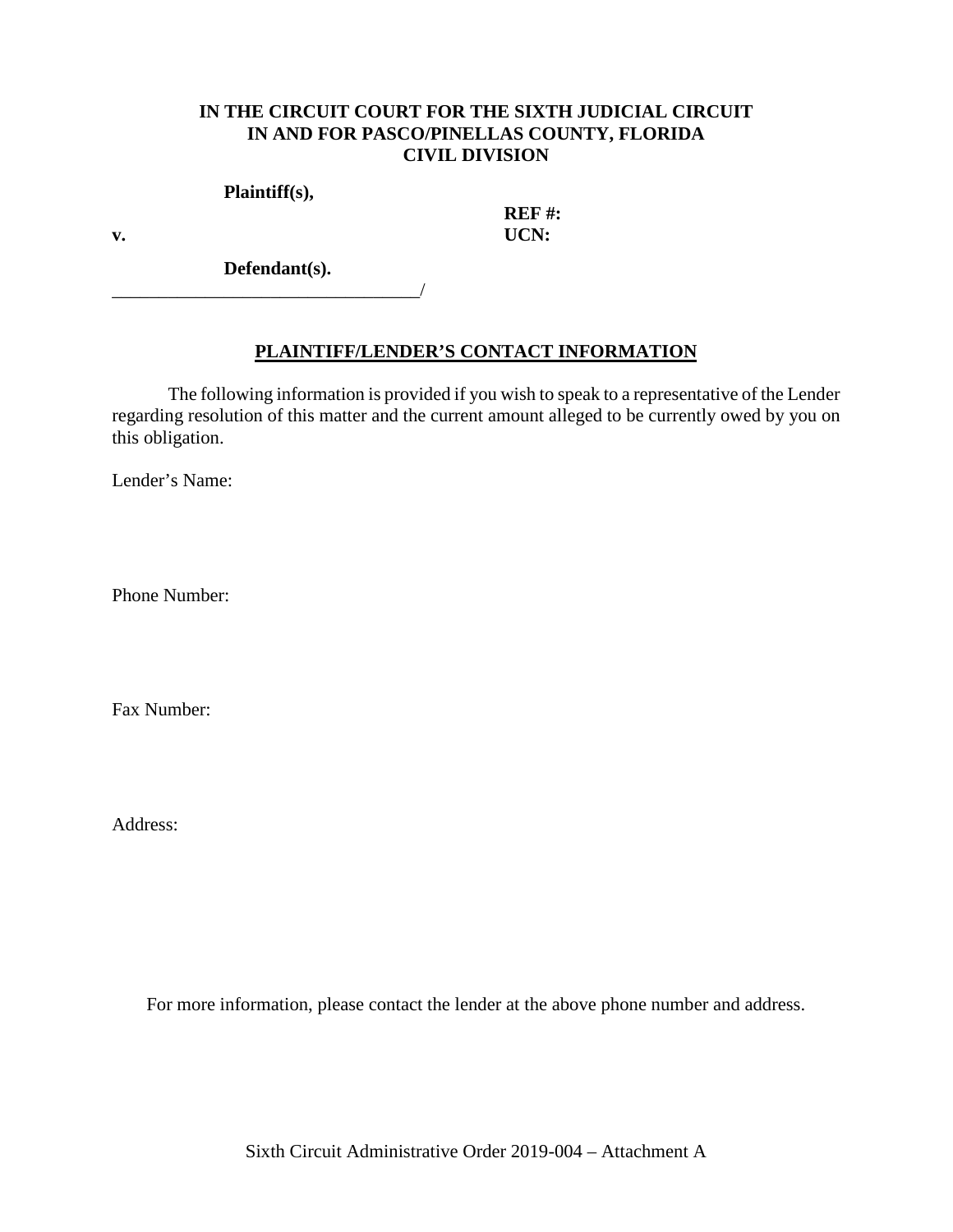## **IN THE CIRCUIT COURT FOR THE SIXTH JUDICIAL CIRCUIT IN AND FOR PASCO/PINELLAS COUNTY, FLORIDA CIVIL DIVISION**

 **Plaintiff(s),** 

**v.** 

**REF #: UCN:** 

 **Defendant(s).**  \_\_\_\_\_\_\_\_\_\_\_\_\_\_\_\_\_\_\_\_\_\_\_\_\_\_\_\_\_\_\_\_\_/

# **IMPORTANT NOTICE TO HOMEOWNER**

A FORECLOSURE ACTION HAS BEEN FILED AGAINST YOU. YOU HAVE RIGHTS DURING THIS LAWSUIT AND MAY **WANT TO PARTICIPATE IN MEDIATION.** 

**IF YOU DO NOT RESPOND TO THIS LAWSUIT, A FINAL JUDGMENT WILL BE ENTERED AND YOUR HOME OR PROPERTY WILL BE SOLD AT A FORECLOSURE SALE.** 

**IF YOU WANT TO TRY AND SAVE YOUR HOME OR PROPERTY, YOU MUST RESPOND TO THIS LAWSUIT AS DIRECTED IN THE SUMMONS. YOU MAY ALSO WANT TO PARTICIPATE IN MEDIATION**.

# **MEDIATION**

 If you want to participate in mediation to try to save your home you must file a Motion for Foreclosure Mediation. A form Motion for Foreclosure Mediation is available at www.jud6.org.  **It is important for you to file with the Court a response to the lawsuit in a timely manner as directed in the Summons even if you request mediation.** 

Mediation is a meeting at which you and the plaintiff (your lender) can try to work out an agreement to stop the foreclosure so that you can stay in your home.

 In addition to mediation, one or more of the following options may be available to you to save your home:

 original terms of your mortgage to make the payments more affordable. 1). **Loan Modification**: Written agreement that permanently changes one or more of the

 2). **Reinstatement**: Repayment of the total amount that you are behind in a lump sum payment.

3). **Forbearance**: Temporary reduction or suspension of your mortgage payments.

Sixth Circuit Administrative Order 2019-004 – Attachment B Page 1 of 3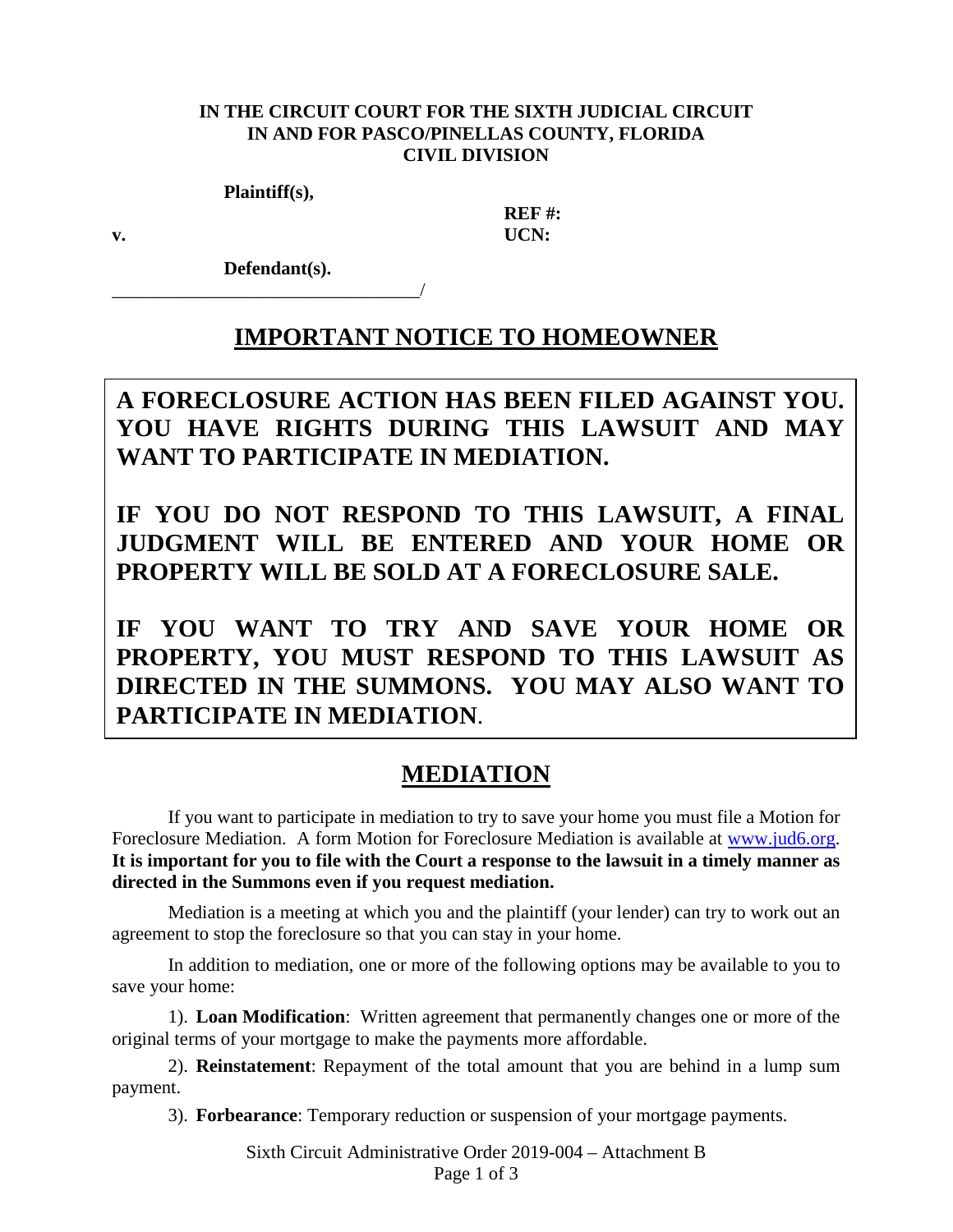4). **Repayment Plan**: Agreement plan that allows the homeowner to repay the amount that you are behind gradually while making your regularly scheduled monthly payments.

 5). **Short Sale**: Lender may allow you to sell the home for less than the total amount owed on the mortgage. If the lender agrees to the short sale, the remaining portion of the mortgage that exceeds the net proceeds from the sale will be written off by the lender.

 6). **Deed-in-Lieu of Foreclosure**: Lender will cancel the mortgage if the homeowner voluntarily transfers the title of the property to the lender.

 FORECLOSURE RESCUE SCAMS. PLEASE REVIEW THE NEXT PAGE, WHICH LISTS RESOURCES ABOUT LEGAL SERVICES, FINANCIAL COUNSELING, AND OTHER RESOURCES. SOME OF THESE MAY BE AVAILABLE TO YOU FREE OR AT LOW-COST. ALSO PLEASE REVIEW THE INFORMATION ABOUT AVOIDING

# **INFORMATION ON RESOURCES TO ASSIST YOU IN FORECLOSURE CASES**

# **I. LEGAL RESOURCES**

 lawyer even if you ask for mediation or other services. Contact one of these Lawyer Referral You are urged to get a lawyer to protect your rights and your property. You should find a Services:

| Pasco County | Florida Bar Lawyer Referral                                                              | $(800)$ 342-8011   www.floridabar.org |
|--------------|------------------------------------------------------------------------------------------|---------------------------------------|
|              | N. Pinellas County   Clearwater Bar Association                                          | $(727)$ 461-4880 www.clwbar.org       |
|              | S. Pinellas County   St. Petersburg Bar Association   (727) 821-5450   www.stpetebar.com |                                       |

If you cannot afford a lawyer, you may contact your local legal aid or legal services provider:

| S. Pinellas County<br>E. Pasco County | Bay Area Legal Services          | $(800)$ 625-2257 | www.bals.org           |
|---------------------------------------|----------------------------------|------------------|------------------------|
| W. Pasco County                       |                                  |                  |                        |
| N. Pinellas County                    | <b>Gulf Coast Legal Services</b> | $(727)$ 443-0657 |                        |
| S. Pinellas County                    |                                  | $(727)$ 821-0726 | www.gulfcoastlegal.org |
| <b>S. Pinellas County</b>             | <b>Community Law Program</b>     | $(727)$ 582-7480 | www.lawprogram.org     |

# **II. FINANCIAL COUNSELING**

In addition, you may wish to contact a Financial Counseling agency.

| <b>Catholic Charities Diocese</b>      | $(727)$ 893-1313 | www.ccdosp.org               |
|----------------------------------------|------------------|------------------------------|
| Clearpoint                             | $(800)$ 750-2227 | www.clearpoint.org           |
|                                        |                  | www.makinghomeaffordable.gov |
| Homeowners Hope Hotline                | $(888)$ 995-4673 | www.995hope.org              |
|                                        |                  | www.hopenow.com              |
| Housing & Education Alliance           | $(813)$ 932-4663 | www.heausa.org               |
| Solita's House, Inc.                   | $(813)$ 425-4847 | www.solitashouse.com         |
| Neighborhood Home Solutions            | $(727)$ 821-6897 | www.nhsfl.org                |
| <b>Tampa Bay Community Development</b> |                  |                              |
| Corporation                            | $(727)$ 442-7075 | www.tampabaycdc.org          |
| Community Service Foundation, Inc.     | $(727)$ 461-0618 | www.csfpinellas.com          |

Sixth Circuit Administrative Order 2019-004 – Attachment B Page 2 of 3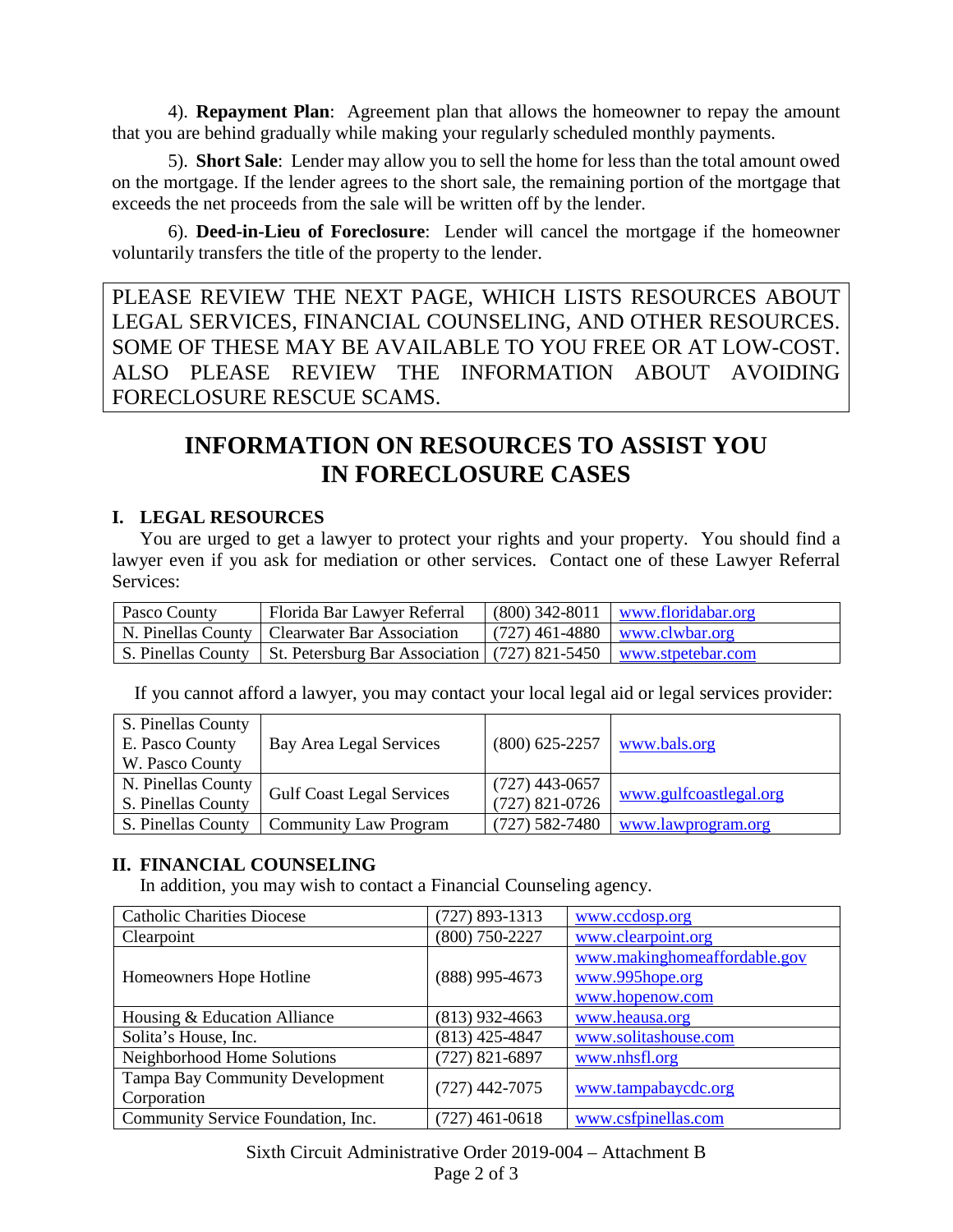# **III.OTHER RESOURCES**

| 2-1-1 Tampa Bay Cares, Inc.                     |                                        | $(727)$ 888-5211   www.211tampabay.org |
|-------------------------------------------------|----------------------------------------|----------------------------------------|
| <b>Clearwater Neighborhood Housing Services</b> | $(727)$ 442-4155                       |                                        |
| Pinellas County Community Development Dept.     | $(727)$ 464-8210<br>$(800) 806 - 5154$ | www.pinellascounty.org/community       |
| Department of Housing & Urban Develp. (HUD)     | $(800)$ 225-5342 www.hud.gov           |                                        |

# **IV. AVOIDING FORECLOSURE RESCUE SCAMS**

 You may be contacted by individuals or companies that claim they can save your home from offering to save your home from foreclosure. If you think that you have been a victim of a foreclosure. Please seek legal advice before you sign any documents or pay money to anyone foreclosure scam, you may call one of the following numbers for assistance:

| Florida Department of Financial Services         | $(877)$ 693-5236   www.myfloridacfo.com             |
|--------------------------------------------------|-----------------------------------------------------|
| <b>Federal Trade Commission</b>                  | $(877)$ 382-4357   www.ftc.gov/bcp/consumer.shtm    |
| Office of the Attorney General                   | $(866)$ 966-7226   www.myfloridalegal.com/          |
| Florida Dept. of Agriculture & Consumer Services | $(800)$ 435-7352   http://www.freshfromflorida.com/ |
| Pinellas County Justice & Consumer Services      | $(727)$ 464-6200 www.pinellascounty.org/consumer/   |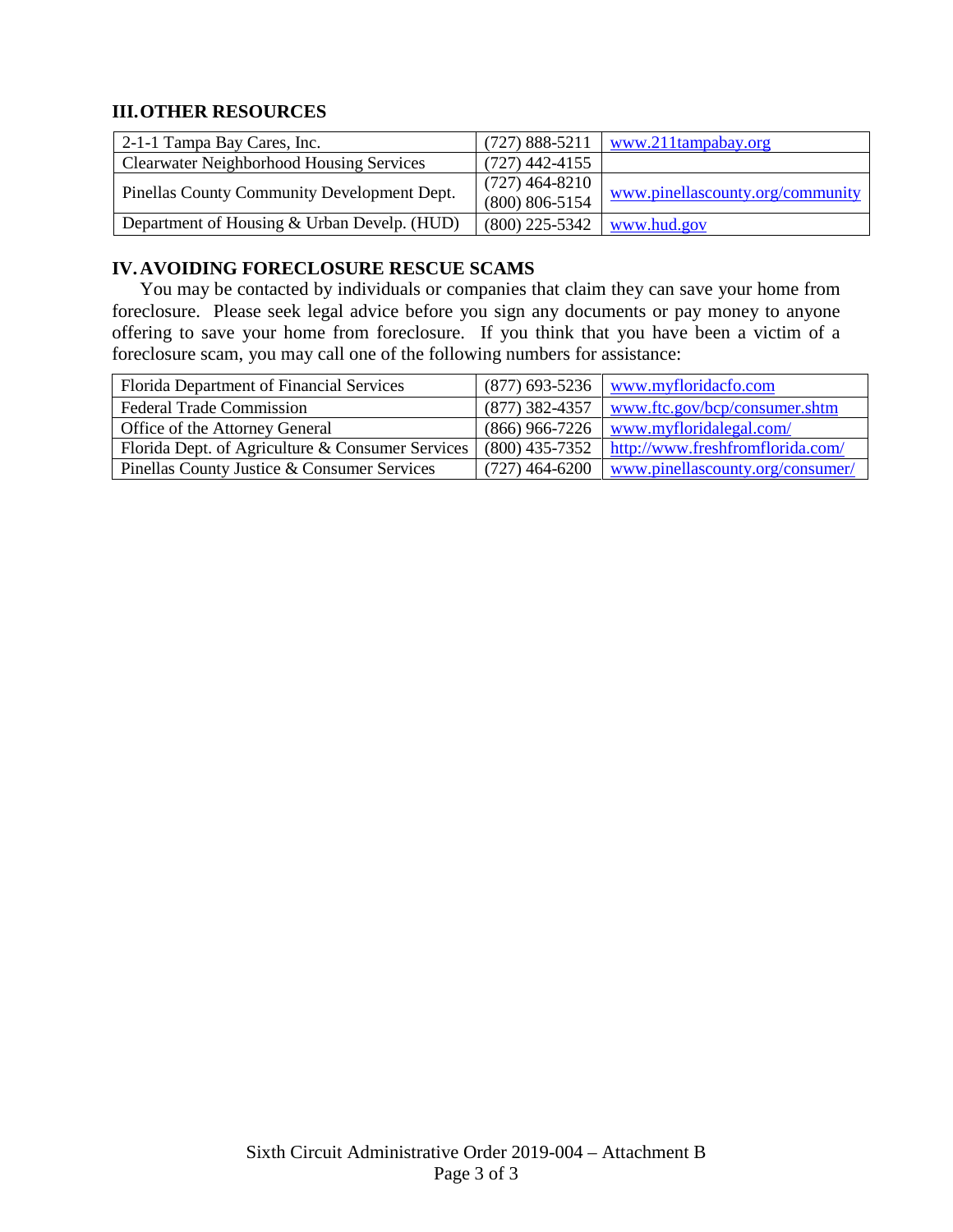## **IN THE CIRCUIT COURT FOR THE SIXTH JUDICIAL CIRCUIT IN AND FOR PASCO/PINELLAS COUNTY, FLORIDA CIVIL DIVISION**

 **Plaintiff(s),** 

**REF #: UCN:** 

**v.** 

 **Defendant(s).**  \_\_\_\_\_\_\_\_\_\_\_\_\_\_\_\_\_\_\_\_\_\_\_\_\_\_\_\_\_\_\_\_\_/

# **CERTIFICATE OF COMPLIANCE WITH FORECLOSURE PROCEDURES**

As counsel for the Plaintiff, I hereby certify the following:

### **I. Plaintiff Status**

- \_\_\_\_\_\_\_ (initial) Plaintiff is the original mortgagee and holds original note and for complaints filed or amended on or after July 1, 2013, plaintiff contemporaneously filed with the complaint a certification under oath that the plaintiff is in possession of the original promissory note and:
	- Previously filed or is simultaneously filing the original note and all allonges with this certification, or
	- Will file the original note and all allonges with the foreclosure judgment packet.

## OR

(initial) Plaintiff holds the note and rights there-under through assignment.

- Plaintiff filed an affidavit attesting to the same.
- \_\_\_\_\_ The name of the original lender is \_\_\_\_\_\_\_\_\_\_\_\_\_\_\_\_\_\_\_\_\_\_\_\_\_\_\_\_\_\_\_\_\_\_.

### OR

\_\_\_\_\_\_\_ (initial) The original note has been lost or destroyed.

- \_\_\_\_\_ Plaintiff filed an affidavit attesting to the same which details a clear chain of all endorsements, transfers, or assignments of the promissory note and which sets forth facts showing the plaintiff is entitled to enforce a lost, destroyed, or stolen instrument;
- \_\_\_\_\_ A copy of the lost note is attached to the affidavit, including allonges to the note, audit reports showing receipt of the original note, or other evidence of the acquisition, ownership, and possession of the note.
- \_\_\_\_\_ Adequate protection as required by section 673.3091(2), and section 702.11, Florida Statutes, has been provided, which is:
	- \_\_\_ a. A written indemnification agreement
	- \_\_\_ b. A surety bond
	- \_\_\_ c. A letter of credit issued by a financial institution
	- \_\_\_ d. A deposit of case collateral with the Clerk
	- $\rule{1em}{0.6em}$  e. Other:  $\rule{1em}{0.6em}$

## **II. Mediation Status**

\_\_\_\_\_\_\_ (initial) The parties participated in mediation but reached an impasse.

# OR

\_\_\_\_\_\_\_ (initial) The parties participated in mediation and reached a partial settlement, but the Defendant has failed to comply with the terms of the settlement agreement.

OR

\_\_\_\_\_\_\_\_(initial) The parties did not participate in mediation.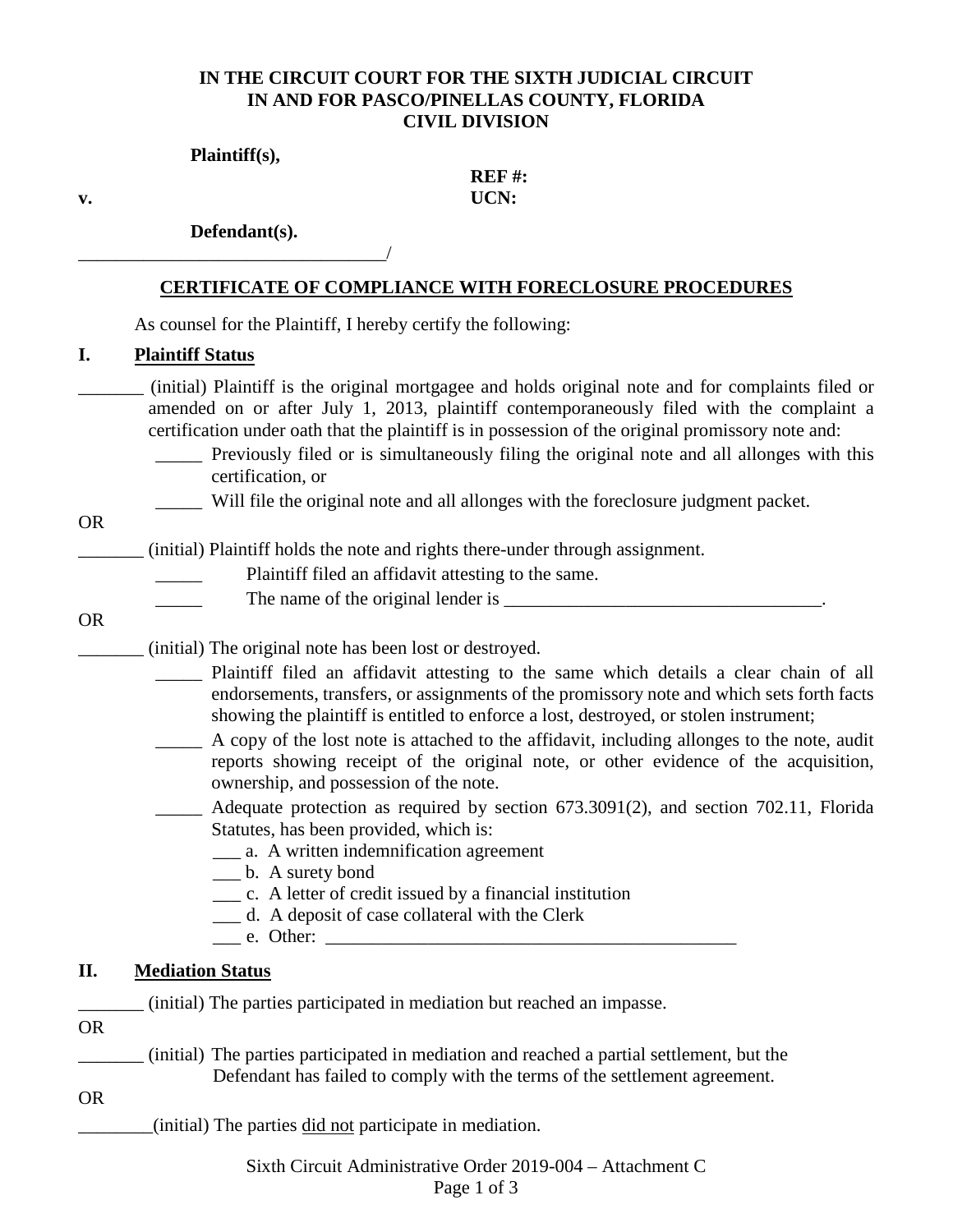## **III. Defendant Status**

The property that is the subject matter of the foreclosure

 **\_\_\_\_\_\_\_\_ IS \_\_\_\_\_\_\_\_ IS NOT** 

 a homestead residence. "Homestead" refers to residential property for which a homestead real estate tax exemption was granted according to the certified rolls of the last assessment by the county property appraiser prior to the filing of the suit to foreclose the mortgage.

 *Administrative Order 2019-004 or subsequent Administrative Order. For cases filed on or after July 1, Using the following format provide the name of each Defendant, the date and method of service of process on each Defendant, and the current status of each Defendant. For cases filed prior to July 1, 2010 indicate whether a Notice to Homeowner was provided at the time of service of process as required by 2010 but before July 1, 2015, indicate whether a Notice from the Court to Homeowner was provided as required by Administrative Order 2015-015. For cases filed on or after July 1, 2015, indicate whether a Notice to Homeowner, Form B, was provided to Defendant(s) at the time of service of process.* 

| Name of Defendant | Date and method of service<br>(Personal, Publication, or<br>Substitute). | <b>Status of Defendant</b><br>(Dropped; Default<br>entered; Represented<br>by Attorney (name); or<br>filed pro se Answer). | Defendant<br>filed an<br>affirmative<br>defense. | Defendant was<br>provided with<br>Notice from the<br>Court to<br>Homeowner. |
|-------------------|--------------------------------------------------------------------------|----------------------------------------------------------------------------------------------------------------------------|--------------------------------------------------|-----------------------------------------------------------------------------|
|                   |                                                                          |                                                                                                                            |                                                  |                                                                             |
|                   |                                                                          |                                                                                                                            |                                                  |                                                                             |
|                   |                                                                          |                                                                                                                            |                                                  |                                                                             |
|                   |                                                                          |                                                                                                                            |                                                  |                                                                             |

 *was filed with the Clerk and the date of the document filing. Do not include any Defendant for whom the Using the following format provide the name of any Defendant who has not answered or filed a motion to dismiss, and indicate whether an Affidavit of Non-military Service or a Memorandum of Military Service Clerk of Circuit Court has entered a default.* 

| Name of Defendant | Indicate the type of document, i.e., Affidavit of<br>Non-military service or Memorandum of Military<br>service. | Date of filing with the Clerk of<br>Circuit Court. |
|-------------------|-----------------------------------------------------------------------------------------------------------------|----------------------------------------------------|
|                   |                                                                                                                 |                                                    |
|                   |                                                                                                                 |                                                    |
|                   |                                                                                                                 |                                                    |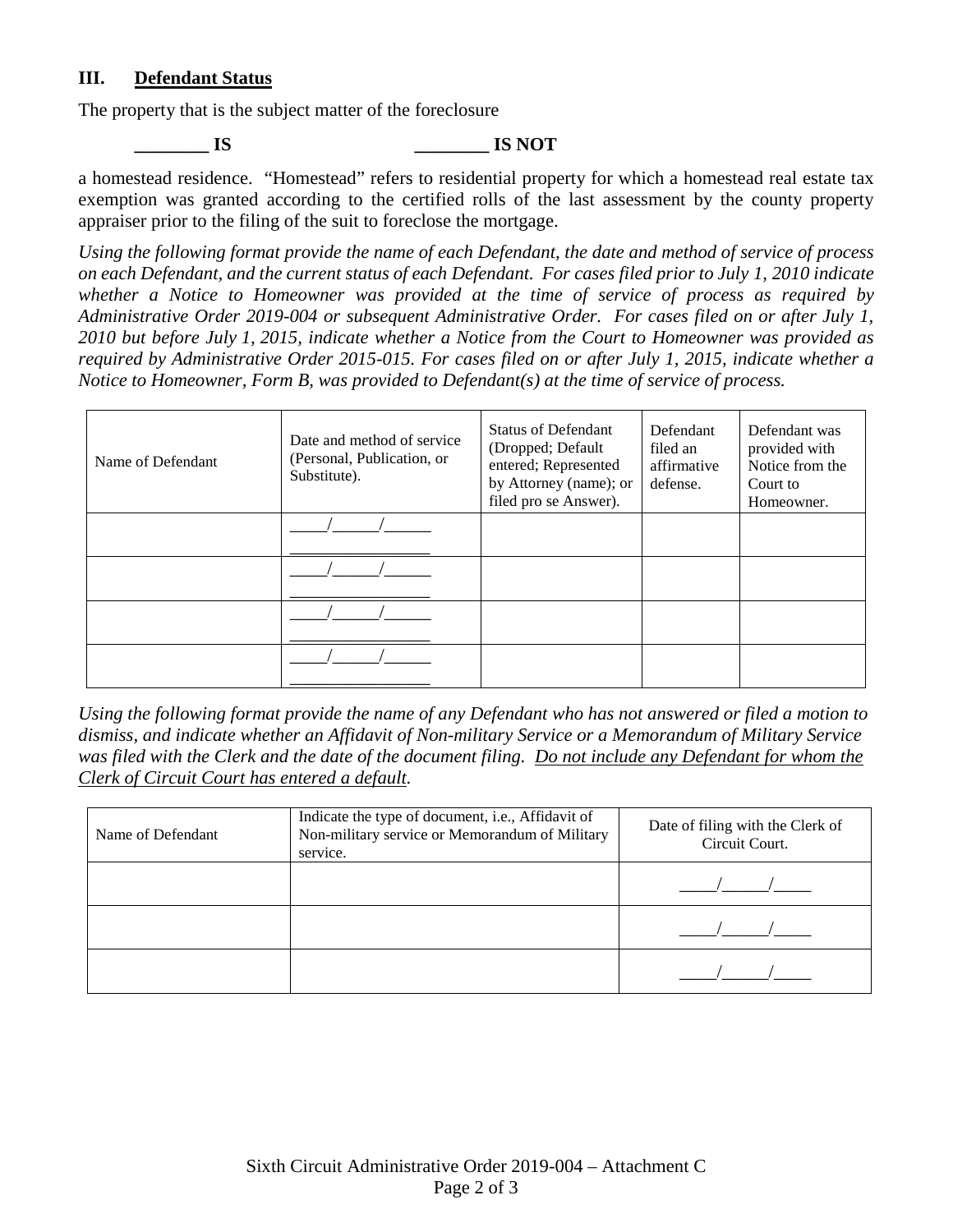## **IV. Summary Judgment and Final Judgment**

I further certify of the following:

\_\_\_\_\_\_\_\_\_ (initial) The Motion for Summary Judgment with copies of all supporting affidavits was sent to all Defendants/Borrowers on \_\_\_\_\_\_\_\_\_\_\_\_\_\_\_\_\_\_\_\_\_\_\_\_ (date) by \_\_\_\_\_\_\_\_\_\_\_\_\_ (*e-mail service, or other stipulated service such as Fed. Ex*) and filed with the Clerk of Circuit Court on \_\_\_\_\_\_\_\_\_\_\_\_\_\_\_\_\_\_\_\_\_\_ (date).

\_\_\_\_\_\_\_\_\_ (initial) The supporting affidavits include the following information. (*Note: These affidavits and amounts may be in the form of one document, but provide the amount claimed for each.*)

| Document                                                                                                             | Amount sought |
|----------------------------------------------------------------------------------------------------------------------|---------------|
| Affidavit of Indebtedness including copies of payment<br>records upon which the affiant relies (Also see note below) |               |
| Affidavit of Attorney's Time Expended                                                                                |               |
| <b>Affidavit as to Costs</b>                                                                                         |               |
| Affidavit as to Reasonable Attorney's Fees                                                                           |               |

*Note: If the Plaintiff seeks a prepayment penalty, the Affidavit of Indebtedness must include reference to the specific clause in the loan contract that provides for a prepayment penalty in the event of foreclosure and must specify the amount sought.* 

- \_\_\_\_\_\_\_\_\_ (initial) The proposed final judgment is, or at submission will be, in the form of the Sixth Judicial Circuit's Uniform Final Judgment of Foreclosure and complies with section 45.031, Florida Statutes.
- \_\_\_\_\_\_\_\_\_ (initial) I have reviewed this Certificate of Compliance with Foreclosure Procedures and supporting documents, and I certify that the above styled matter is ready for hearing and summary judgment.

# **CERTIFICATE OF SERVICE**

I certify that a copy hereof has been furnished to \_\_\_\_\_\_\_\_\_\_\_\_\_\_\_\_\_\_\_\_\_\_\_\_\_\_\_\_\_\_

 \_\_\_\_\_\_\_\_\_\_\_\_\_\_\_\_\_\_\_\_\_\_\_\_\_\_\_\_\_\_\_\_\_\_\_\_\_(insert name or names and addresses used for service) by  $(e-mail)$  (delivery) (mail) (fax) on \_\_\_\_\_\_\_\_\_\_\_\_\_(date).

\_\_\_\_\_\_\_\_\_\_\_\_\_\_\_\_\_\_\_\_\_\_\_\_\_\_\_\_\_\_\_\_\_\_\_\_\_\_\_\_\_\_\_\_\_\_\_\_\_\_\_\_\_\_\_\_\_\_\_\_\_\_\_\_\_\_\_\_\_\_\_\_\_\_\_\_\_\_\_\_\_\_\_

## **I declare that I have read the foregoing Certificate of Compliance with Foreclosure Procedures and that the facts stated in it are true.**

DATED:

(Attorney Signature) Attorney Name: Address: Direct telephone number: Fax number: E-mail address: Florida Bar No.: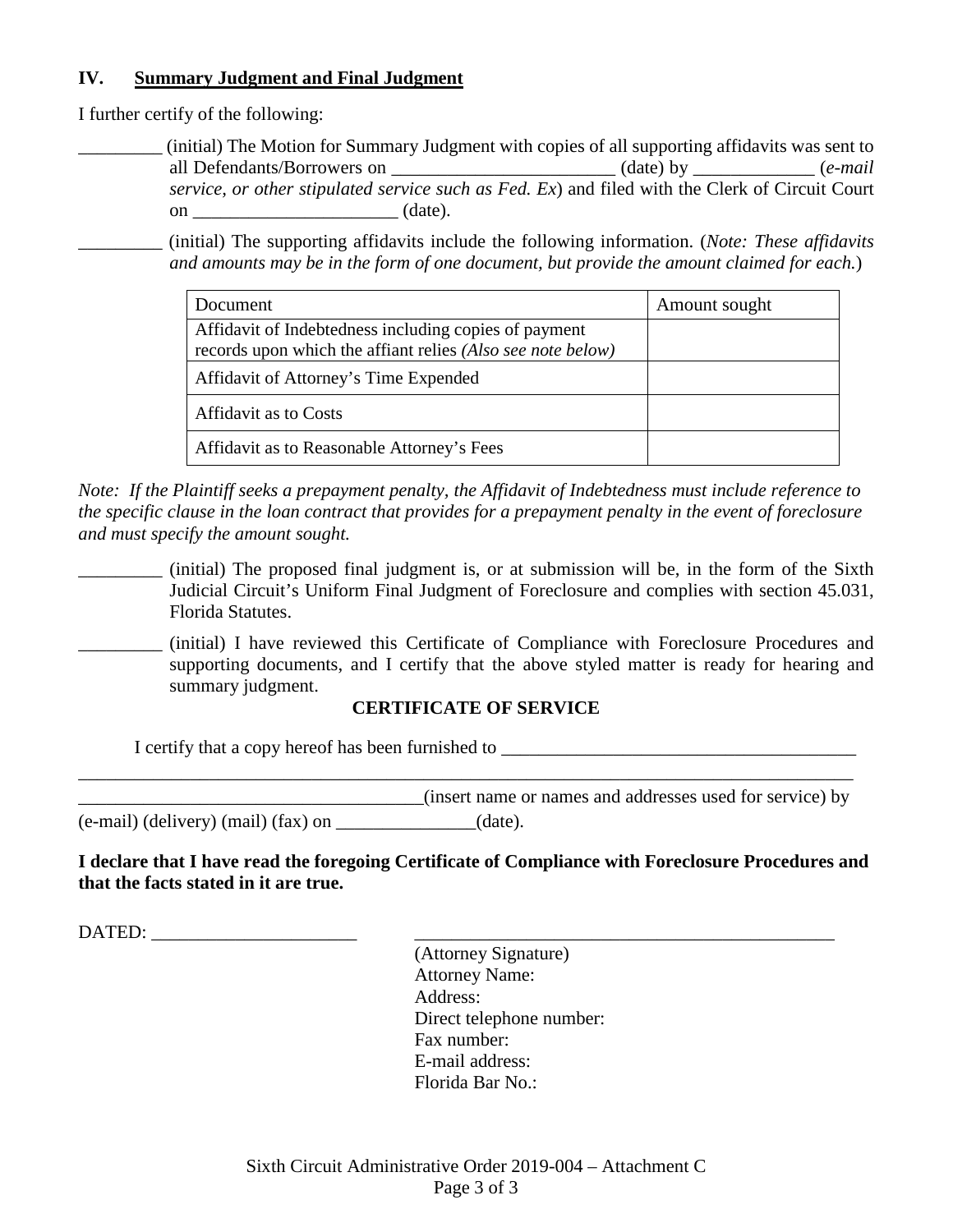## **SIXTH JUDICIAL CIRCUIT IN AND FOR IN THE CIRCUIT COURT FOR THE PASCO/PINELLAS COUNTY, FLORIDA CIVIL DIVISION**

## **Plaintiff(s),**

**v.** 

**REF #: UCN:** 

 **Defendant(s).** 

\_\_\_\_\_\_\_\_\_\_\_\_\_\_\_\_\_\_\_\_\_\_\_\_\_\_\_\_\_/

# **UNIFORM FINAL JUDGMENT OF FORECLOSURE**

 $(name)$ , on \_\_\_\_\_\_\_\_\_ (*date).* After consideration of all evidence presented, this Court rules as follows: THIS MATTER was heard before the Court on the (motion/trial) of Plaintiff, \_\_\_\_\_\_\_\_\_\_\_\_\_\_\_\_\_\_\_\_\_\_\_\_\_\_\_\_\_\_\_\_\_\_\_\_\_\_\_\_\_\_\_\_ (*name),* on

## **IT IS ADJUDGED** that:

 1. Plaintiff has submitted a Certificate of Compliance with Foreclosure Procedures in compliance with Administrative Order 2019-004 or any subsequent Administrative Order.

2. VALUE OF CLAIM: At the initiation of this action, in accordance with section 28.241(1)(a)2.b., Florida Statutes, Plaintiff estimated the amount in controversy of the claim to be \$ identifies the actual value of the claim to be \$\_\_\_\_\_\_\_\_\_\_\_\_\_\_\_\_\_\_\_, as set forth below. For any difference between the estimated amount in controversy and the actual value of the claim that requires the filing fee to be adjusted, the Clerk shall adjust the filing fee. In determining whether the filing fee needs to be adjusted, the following graduated filing fee scale in section 28.241(1)(a)2.d., Florida Statutes, controls:

| \$400 | Value of claim less than or equal to \$50,000 with 5 defendants or less |
|-------|-------------------------------------------------------------------------|
| \$905 | Value of claim greater than \$50,000 but less than \$250,000 with 5     |
|       | defendants or less                                                      |
|       | $$1,905$ Value of claim \$250,000 or greater with 5 defendants or less  |

 If an excess filing fee was paid, the Clerk shall provide a refund of the excess fee. If an additional filing fee is owed, the Plaintiff shall pay the additional fee at least 24 hours prior to the judicial sale. If any additional filing fee owed is not paid prior to the judicial sale, the Clerk shall cancel the judicial sale without further order of the Court.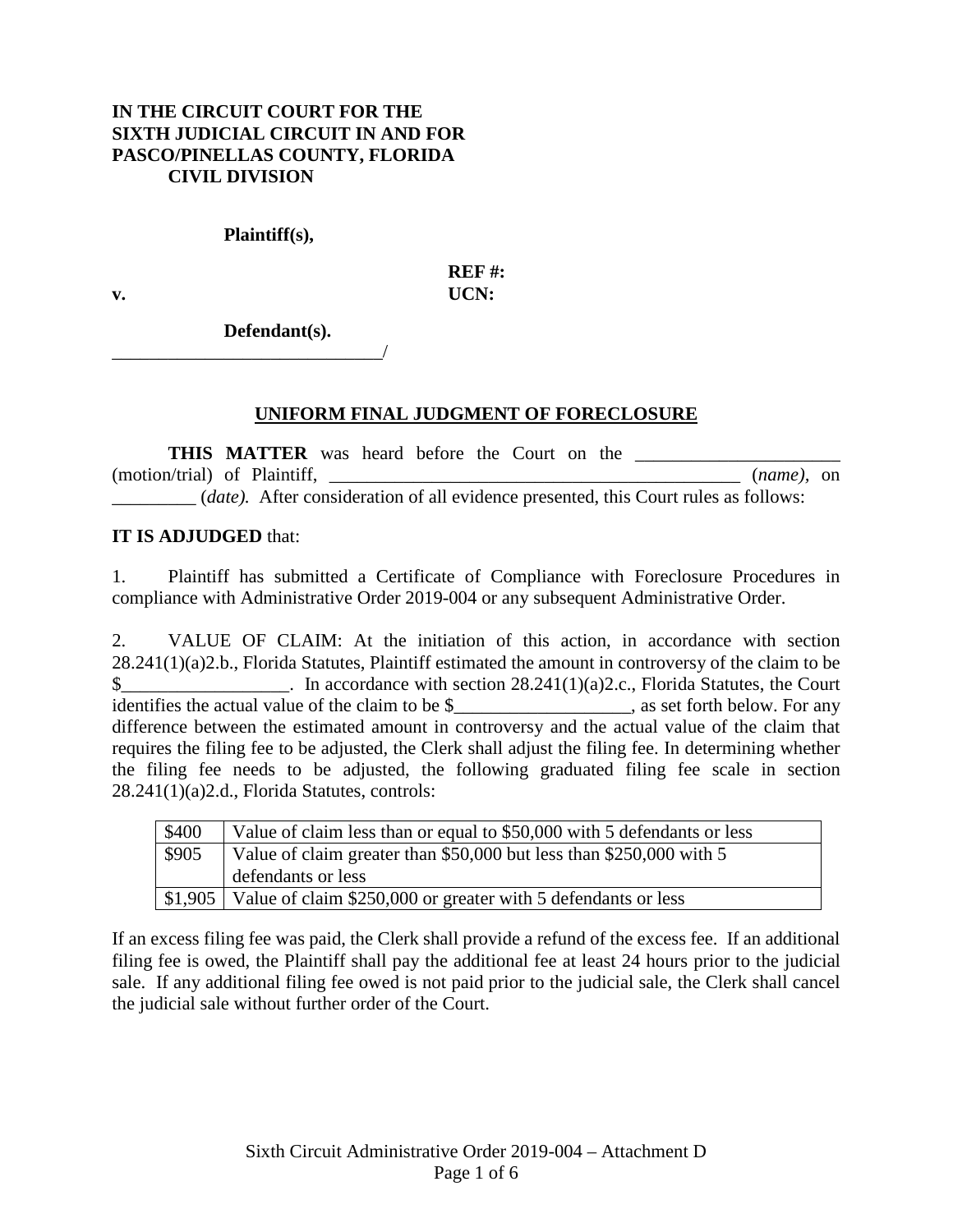| Principal due on the note secured by the mortgage foreclosed:                                                                                | $\mathcal{S}$            |
|----------------------------------------------------------------------------------------------------------------------------------------------|--------------------------|
| Interest on the note and mortgage from _______ to ________                                                                                   | $\overline{\$}$          |
| Per diem interest at __% from _______ to ________                                                                                            | $\overline{\mathcal{S}}$ |
| Late charges<br><u> 1989 - John Stein, Amerikaansk politiker (</u>                                                                           | $\overline{\mathcal{S}}$ |
| <b>Escrow</b> advances                                                                                                                       | $\overline{\mathcal{S}}$ |
| Title search expenses                                                                                                                        | $\overline{\mathcal{S}}$ |
| Taxes for the year(s) of $\frac{\qquad \qquad }{\qquad \qquad }$                                                                             | $\overline{\$}$          |
| Insurance premiums<br><u> 1989 - Jan Samuel Barbara, martin da shekara 1989 - An tsa a tsara 1989 - An tsa a tsa a tsa a tsa a tsa a tsa</u> | $\overline{\$}$          |
| Court costs:                                                                                                                                 | \$                       |
| Filing fee                                                                                                                                   | $\hat{\mathcal{L}}$      |
| Service of process \$                                                                                                                        | $\overline{\$}$          |
| Publication for                                                                                                                              | $\mathcal{S}$            |
| <b>SUBTOTAL</b>                                                                                                                              | $\mathcal{S}$            |
| <b>Additional costs</b>                                                                                                                      | \$                       |
| <b>SUBTOTAL</b>                                                                                                                              | $\mathcal{S}$            |
|                                                                                                                                              |                          |
| Attorney's fees based upon ______ hours at \$ ________ per hour                                                                              | \$                       |
| Less: Undisbursed escrow funds                                                                                                               | $\overline{\mathcal{S}}$ |
| Less: Unearned insurance premiums                                                                                                            | $\overline{\mathcal{S}}$ |
| Less: Miscellaneous deductions or credits                                                                                                    | \$                       |
|                                                                                                                                              |                          |

 \_\_\_\_ percent per year from this date through December 31 of this current year. Thereafter, on 4. The total sum in paragraph 3 will bear interest at the prevailing statutory interest rate of January 1 of each succeeding year until the judgment is paid, the interest rate will adjust annually in accordance with section 55.03(3), Florida Statutes.

are superior pursuant to sections 718.116 and 720.3085, Florida Statutes, or 5. Plaintiff, whose address is \_\_\_\_\_\_\_\_\_\_\_\_\_\_\_\_\_\_\_\_\_\_\_\_\_\_\_\_\_\_\_\_\_\_\_\_\_\_\_\_\_\_\_, holds a lien for the total sum specified in paragraph 3 herein. The lien of the Plaintiff is superior in dignity to all rights, titles, interests, or claims of the Defendant(s) and all persons, corporations, or other entities claiming by, through, or under the Defendant(s), or any of them and the property will be sold free and clear of all claims of the Defendant(s), with the exception of any assessments that

(describe other surviving lien). The Plaintiff lien encumbers the subject property located in Pasco County/Pinellas County, Florida, and described as: \_\_\_\_\_\_\_\_\_\_\_\_\_\_\_\_\_\_\_\_\_\_\_\_\_\_\_\_\_\_

\_\_\_\_\_\_\_\_\_\_\_\_\_\_\_\_\_\_\_\_\_\_\_\_\_\_\_\_\_\_\_\_\_\_\_\_\_\_\_\_\_\_\_\_\_\_\_\_\_\_\_\_\_\_\_\_\_\_\_\_\_\_\_\_\_\_\_\_\_\_\_\_\_\_\_\_\_\_ \_\_\_\_\_\_\_\_\_\_\_\_\_\_\_\_\_\_\_\_\_\_\_\_\_\_\_\_\_\_\_\_\_\_\_\_\_\_\_\_\_\_\_\_\_\_\_\_\_\_\_\_\_\_\_\_\_\_\_\_\_\_\_\_\_\_\_\_\_\_\_\_\_\_\_\_\_\_

\_\_\_\_\_\_\_\_\_\_\_\_\_\_\_\_\_\_\_\_\_\_\_\_\_\_\_\_\_\_\_\_\_\_\_\_\_\_\_\_\_\_\_\_\_\_\_\_\_\_\_\_\_\_\_\_\_\_\_\_\_\_\_\_\_\_\_\_\_\_\_\_\_\_\_\_\_\_

\_\_\_\_\_\_\_\_\_\_\_\_\_\_\_\_\_\_\_\_\_\_\_\_\_\_\_\_\_\_\_\_\_\_\_\_\_\_\_\_\_\_\_\_\_\_\_\_\_\_\_\_\_\_\_\_\_\_\_\_\_\_(legal description).

Property Address:\_\_\_\_\_\_\_\_\_\_\_\_\_\_\_\_\_\_\_\_\_\_\_\_\_\_\_\_\_\_\_\_\_\_\_\_\_\_\_\_\_\_\_\_\_\_\_\_\_\_\_\_\_\_\_\_\_\_\_\_\_\_\_

\_\_\_\_\_\_\_\_\_\_\_\_\_\_\_\_\_\_\_\_\_\_\_\_\_\_\_\_\_\_\_\_\_\_\_\_\_\_\_\_\_\_\_\_\_\_\_\_\_\_\_\_\_\_\_\_\_\_\_\_\_\_\_\_\_\_\_\_\_\_\_\_\_\_\_\_\_.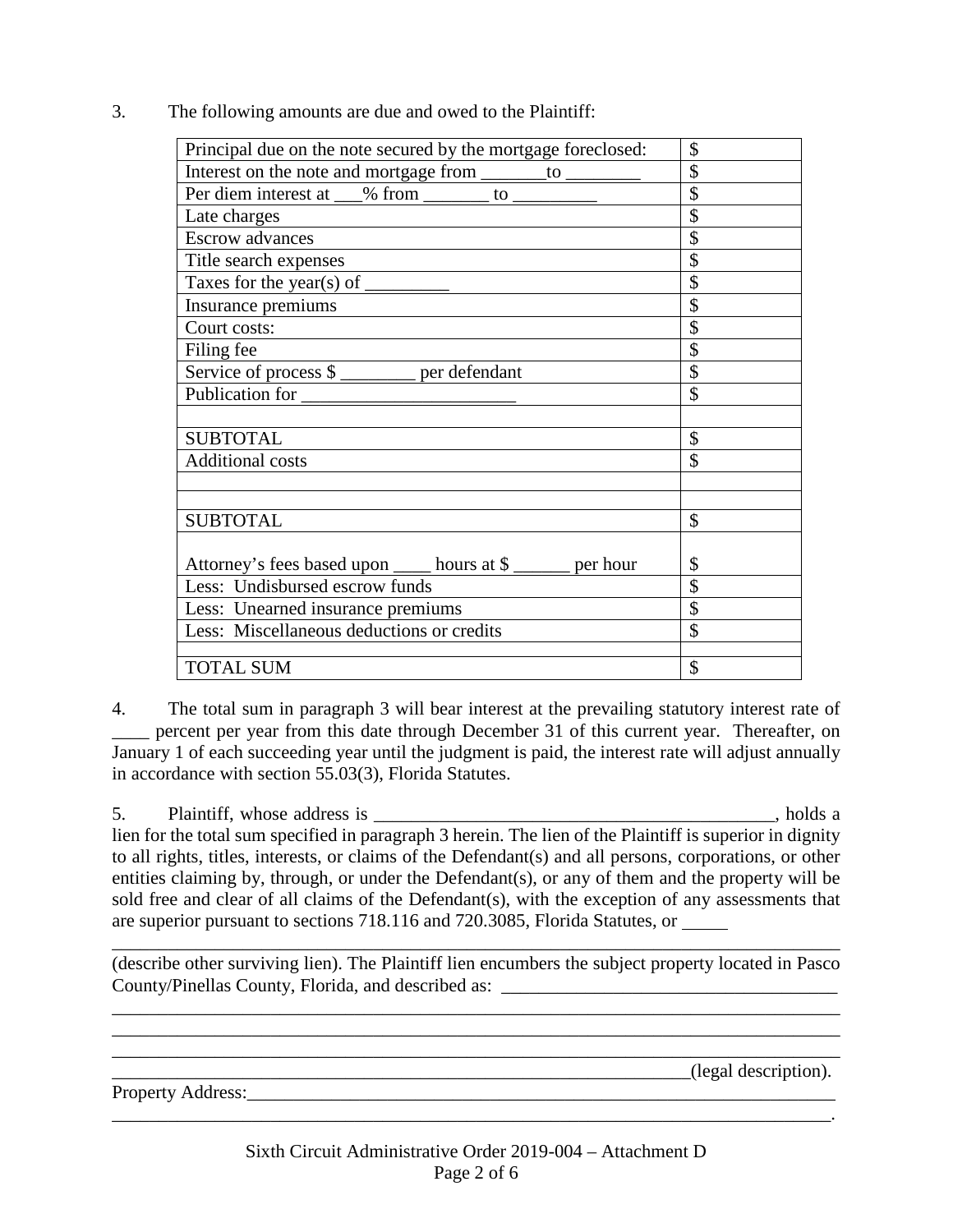6. If the total sum with interest at the rate described in paragraph 4 and all costs accrued subsequent to this judgment are not paid, the Clerk of Circuit Court shall sell the subject property at public sale on  $(date)$  to the highest bidder for cash, except as prescribed in Paragraph 7, in the following location *(mark applicable location)*:

 In an online sale at www.pinellas.realforeclose.com, beginning at 10 a.m. on the prescribed date (mark this box for all sales in Pinellas County)

In an online sale at www.pasco.realforeclose.com, beginning at 11 a.m. on the prescribed date (mark this box for all sales in Pasco County)

after having first given notice as required by section 45.031, Florida Statutes. Plaintiff must arrange for publication of notice of sale in accordance with chapters 45 and 702, Florida Statutes. The Plaintiff must file the original Notice of Sale and Affidavit of Proof of Publication with the Clerk no later than 24 hours prior to the sale.

The sale date set by the judgment can only be canceled and rescheduled by court order. Any motion or request to cancel this sale must be served on all parties in conformity with Florida Rule of Civil Procedure 1.080(a) and must be set for hearing with proper notice. Claiming this matter is an "emergency" does not avoid this requirement. A violation of any party's due process rights will subject the movant and/or counsel to sanctions. *See Jade Winds v. Citibank,* 63 So. 3d 819 (Fla. 3d DCA 2011).

If a Plaintiff wishes to cancel a sale, a written motion must be filed with the Court in substantial compliance with Florida Rules of Civil Procedure Form 1.996(c). The motion also must state the number of times the Plaintiff has previously requested the cancelation of a sale and must include an affidavit with supporting grounds for the motion. Any proposed order prepared to cancel the sale must also include a date to reschedule the sale.

7. Plaintiff shall advance all subsequent required costs of this action. Except for the fee to the Clerk as provided in section 45.035, Florida Statutes, and publishing costs supported by an affidavit, reimbursement or credit for such costs shall be by court order based upon a written motion and adjudication at a hearing with notice. If a third party bidder is the purchaser, the third party bidder must pay the documentary stamps attached to the certificate of title in addition to the bid.

8. If the Plaintiff incurs additional expenses subsequent to the entry of this final judgment but prior to the sale date specified in paragraph 6, Plaintiff may, by written motion served on all parties and adjudication at a hearing with notice, seek to amend this final judgment to include said additional expenses.

9. Only the judgment owner will be allowed to credit bid. An assignment of the final judgment of foreclosure filed with the Clerk of the Circuit Court prior to the public sale will effectively transfer with it the right to credit bid at the sale. Court approval of the assignment of the final judgment is not required.

The filing of a Certificate of Sale by the Clerk gives certain property rights to the highest bidder. In order to assign those rights and have the Certificate of Title issued to a third party, the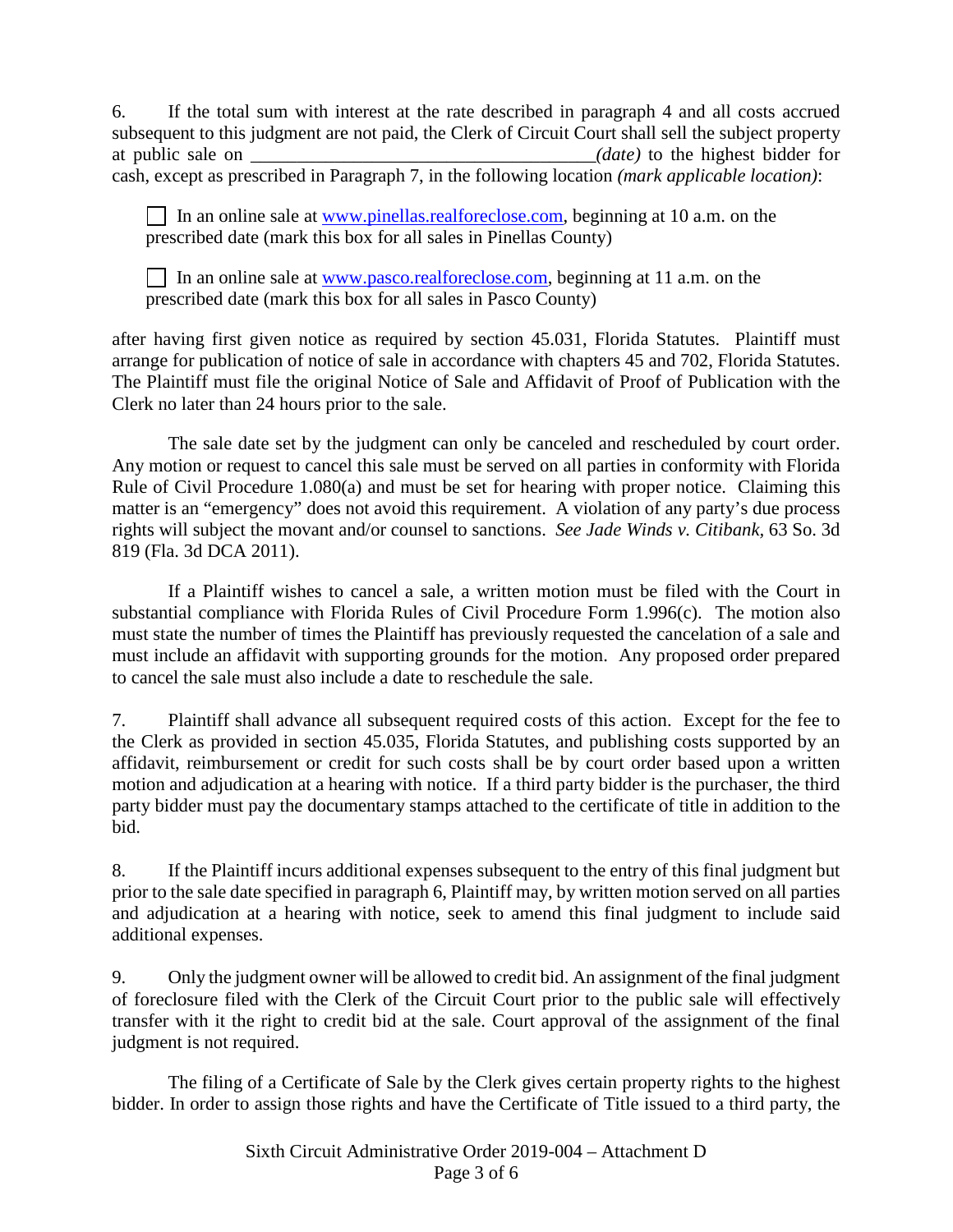highest bidder must file a written conveyance made in accordance with section 689.01 or section 692.01, Florida Statutes, governing real estate transfers. Such conveyance must be filed with the Clerk prior to the issuance of the Certificate of Title. Neither the Court nor the Clerk will change a Certificate of Title based upon a conveyance filed after the Certificate of Title has been issued.

 10. On the filing of the Certificate of Title, the Clerk shall distribute the proceeds of the sale, so far as they are sufficient, by paying: first, all of the Plaintiff's costs; second, documentary stamps affixed to the Certificate, unless the property is purchased by a third party bidder; third, Plaintiff's attorneys' fees; fourth, the total sum due to the Plaintiff, less the items paid, plus interest at the rate prescribed in paragraph 4 from this date to the date of the sale; and by retaining any remaining amount pending further Order of this Court.

 11. On filing of the Certificate of Sale, Defendant(s) and all persons claiming under or against Defendant(s) since the filing of the Notice of Lis Pendens shall be foreclosed of all estate or claim in the property except as to claims or rights under chapter 718 or chapter 720, Florida Statutes, if any. On filing of the Certificate of Sale, Defendant's right of redemption as provided by section 45.0315, Florida Statutes shall be terminated.

12. The Court finds, based upon the affidavits presented and upon inquiry of counsel for the Plaintiff, that \_\_\_\_\_\_\_\_\_ hours were reasonably expended by Plaintiff's counsel and that and hourly rate of \$\_\_\_\_\_\_\_\_\_\_\_ is appropriate. PLAINTIFF'S COUNSEL CERTIFIES THAT THE ATTORNEY FEE AWARDED DOES NOT EXCEED ITS CONTRACT FEE WITH PLAINTIFF. The Court finds that there are no reduction or enhancement factors for consideration by the Court pursuant to *Florida Patient's Compensation v. Rowe,* 427 So. 2d 1145 (Fla. 1985).

# OR

 The Court finds, based upon the affidavits presented and upon inquiry of counsel for the attorney's fees. The Court finds that there are no reasons for either reduction or enhancement pursuant Plaintiff, that the flat fee of \$ is reasonable and appropriate for the Plaintiff's counsel's to *Florida Patient's Compensation Funds v. Rowe*, 472 So. 2d 1145 (Fla. 1985), and the Court therefore has awarded reasonable attorney's fees in the amount indicated in paragraph 3 of this Judgment.

13. IMPORTANT INFORMATION PROVIDED pursuant to section 45.031, Florida Statutes:

 ADDITIONAL MONEY FROM THE SALE AFTER PAYMENT OF PERSONS WHO ARE IF THIS PROPERTY IS SOLD AT PUBLIC AUCTION, THERE MAY BE ENTITLED TO BE PAID FROM THE SALE PROCEEDS PURSUANT TO THIS FINAL JUDGMENT.

 LATER THAN 60 DAYS AFTER THE SALE. IF YOU FAIL TO FILE A CLAIM, YOU WILL IF YOU ARE A SUBORDINATE LIEN HOLDER CLAIMING A RIGHT TO FUNDS REMAINING AFTER THE SALE, YOU MUST FILE A CLAIM WITH THE CLERK NO NOT BE ENTITLED TO ANY REMAINING FUNDS.

If the property has qualified for the homestead tax exemption in the most recent approved tax roll, also include the following three paragraphs:

> Page 4 of 6 Sixth Circuit Administrative Order 2019-004 – Attachment D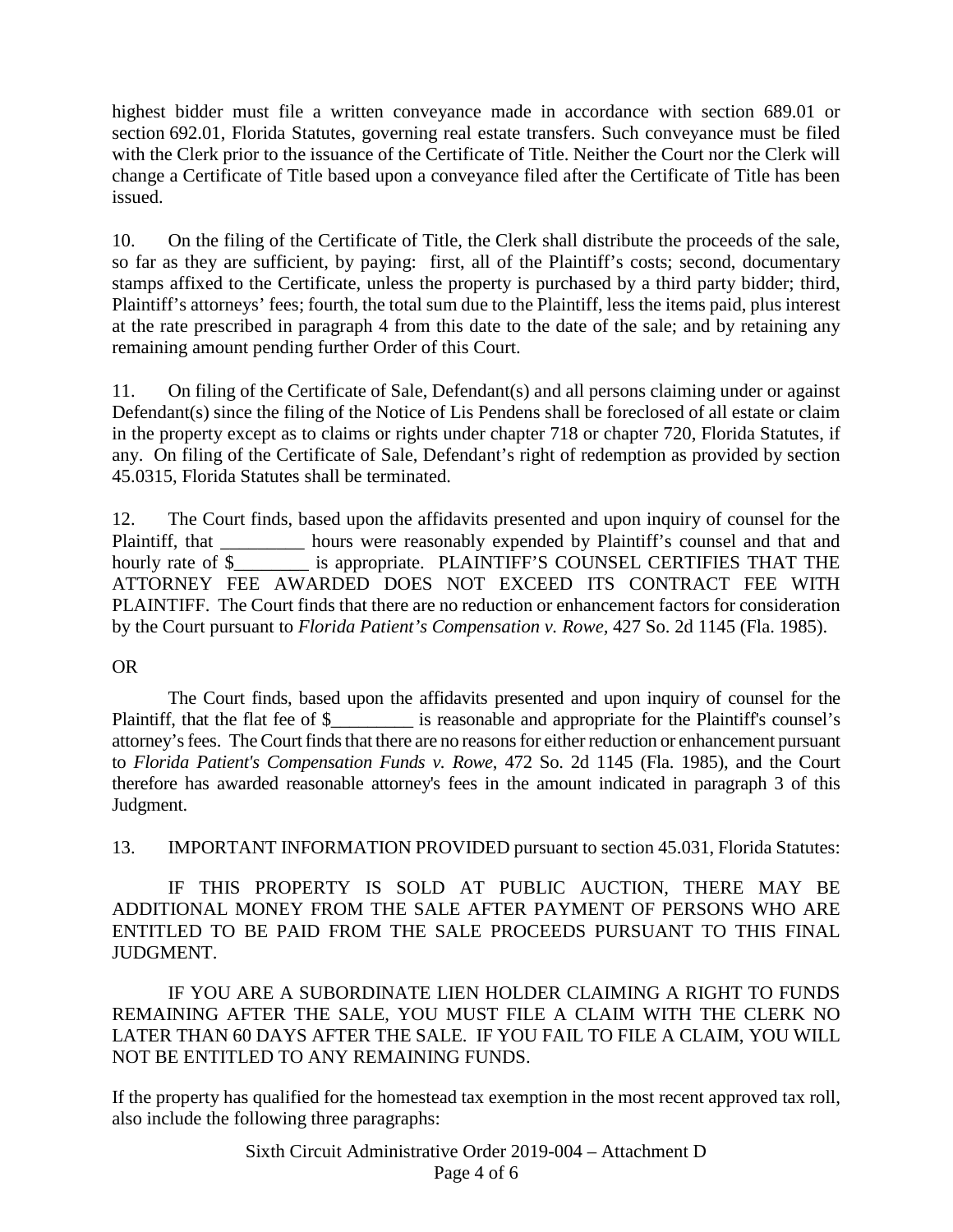ELSE IN ORDER FOR YOU TO CLAIM ANY MONEY TO WHICH YOU ARE ENTITLED. DAYS AFTER THE SALE TO SEE IF THERE IS ADDITIONAL MONEY FROM THE IF YOU ARE THE PROPERTY OWNER, YOU MAY CLAIM THESE FUNDS YOURSELF. YOU ARE NOT REQUIRED TO HAVE A LAWYER OR ANY OTHER REPRESENTATION AND YOU DO NOT HAVE TO ASSIGN YOUR RIGHTS TO ANYONE PLEASE CHECK WITH EITHER THE PINELLAS CLERK OF CIRCUIT COURT AT 315 COURT STREET, CLEARWATER, FL 33756, (727) 464-7000, OR THE PASCO CLERK OF CIRCUIT COURT AT 38053 LIVE OAK AVENUE, DADE CITY, FL 33523, (352) 521-4517 OR 7530 LITTLE ROAD, NEW PORT RICHEY, FL 34654, (727) 847-8176 WITHIN TEN (10) FORECLOSURE SALE THAT THE CLERK HAS IN THE REGISTRY OF THE COURT.

 MAKE SURE THAT YOU UNDERSTAND WHAT YOU ARE SIGNING AND THAT YOU IF YOU DECIDE TO SELL YOUR HOME OR HIRE SOMEONE TO HELP YOU CLAIM THE ADDITIONAL MONEY, YOU SHOULD READ VERY CAREFULLY ALL PAPERS YOU ARE REQUIRED TO SIGN, ASK SOMEONE ELSE, PREFERABLY AN ATTORNEY WHO IS NOT RELATED TO THE PERSON OFFERING TO HELP YOU, TO ARE NOT TRANSFERRING YOUR PROPERTY OR THE EQUITY IN YOUR PROPERTY WITHOUT THE PROPER INFORMATION.

 LEGAL SERVICES OFFICE, SUCH AS: GULFCOAST LEGAL SERVICES, INC., FL 33701, (727) 582-7480 / BAY AREA LEGAL SERVICE, INC., 4948 CENTRAL AVENUE, SERVICE, INC., 8406 MASSACHUSETTS AVENUE, SUITE B-2, NEW PORT RICHEY, FL 34653, (800) 625-2257, TO SEE IF YOU QUALIFY FINANCIALLY FOR THEIR SERVICES. BAR REFERRAL AGENCY OR SUGGEST ANOTHER OPTION. IF YOU CHOOSE TO IF YOU CANNOT AFFORD TO PAY AN ATTORNEY, YOU MAY CONTACT A 314 S. MISSOURI AVENUE, SUITE 109, CLEARWATER, FL 33756, (727) 443-0657 / COMMUNITY LAW PROGRAM, 501 FIRST AVENUE N., ROOM 519, ST. PETERSBURG, ST. PETERSBURG, FL 33707, (800) 625-2257 / BAY AREA LEGAL SERVICE, INC., 37718 MERIDIAN AVENUE, DADE CITY, FL 33532, (800) 625-2257 / BAY AREA LEGAL IF THEY CANNOT ASSIST YOU, THEY MAY BE ABLE TO REFER YOU TO A LOCAL CONTACT ONE OF THESE SERVICES FOR ASSISTANCE, YOU SHOULD DO SO AS SOON AS POSSIBLE AFTER RECEIPT OF THIS NOTICE.

14. Upon issuance of the Certificate of Title, the new owner/titleholder may submit a writ of possession by using procedures and forms found in Administrative Order 2019-004 or any subsequent order.

15. If the Final Judgment of Foreclosure authorizes the Clerk to issue a writ of possession without further action of the Court, the Clerk shall not do so unless the procedures established by Administrative Order and the Act have been followed and the Court specifically authorized the writ.

16. The Court retains jurisdiction of this action to enter further Orders that are proper, including without limitation, Orders authorizing writs of possession and an award of attorney's fees, and to enter a deficiency judgment if the Defendant has not been discharged in bankruptcy.

(*ANY ADDITIONAL PROVISIONS OR MODIFICATIONS TO THIS FINAL JUDGMENT SHOULD BE SET FORTH IN BOLD TYPE AND CONSECUTIVELY NUMBERED PARAGRAPHS).* 

> Page 5 of 6 Sixth Circuit Administrative Order 2019-004 – Attachment D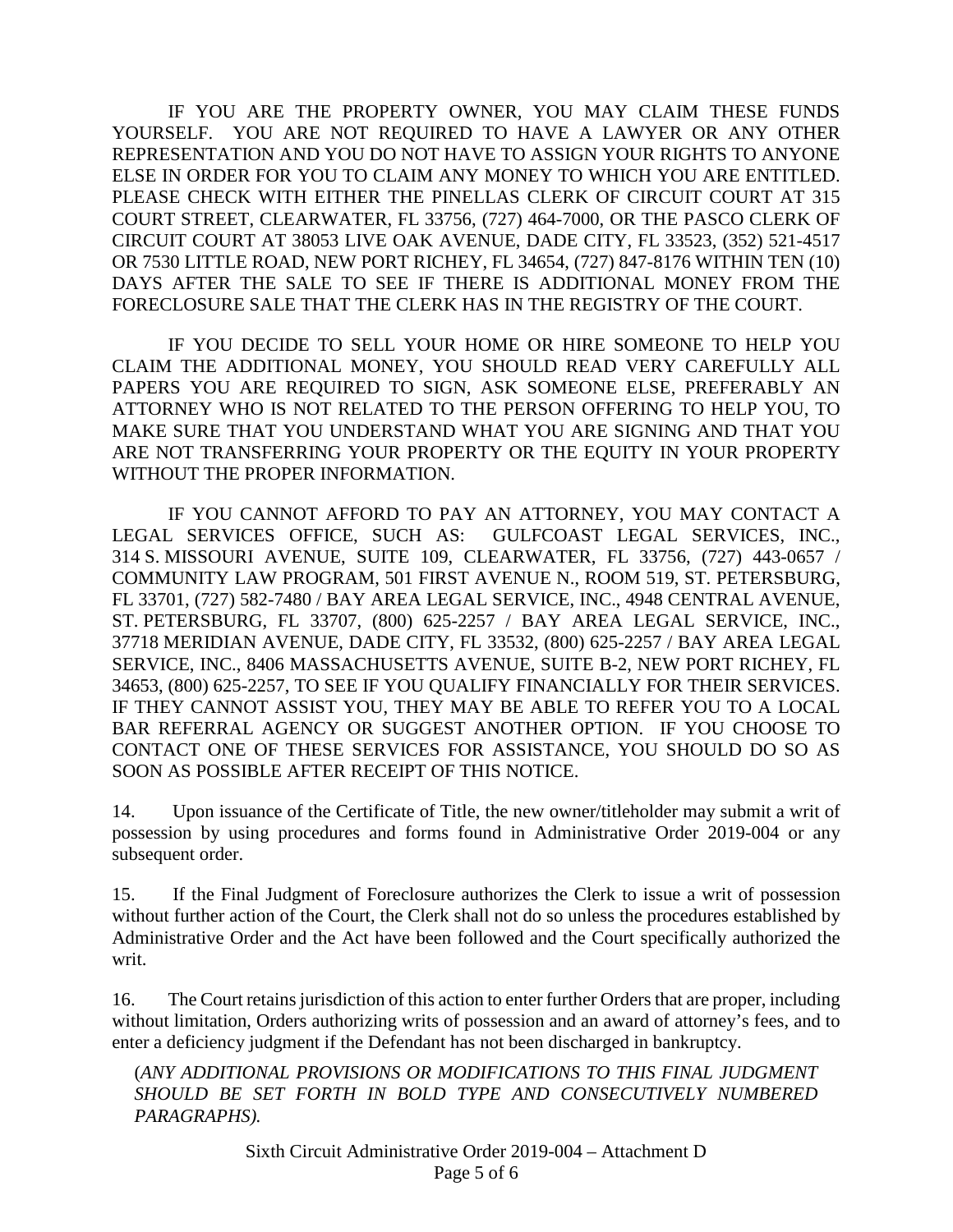17. (Optional) The Mortgage Note is hereby re-established pursuant to section 673.3091, Florida Statutes.

**DONE AND ORDERED** in New Port Richey/Dade City, Pasco County / St. Petersburg/Clearwater, Pinellas County, Florida, on this \_\_\_\_\_day of \_\_\_\_\_\_\_\_\_\_\_\_\_\_  $20$ \_\_.

> \_\_\_\_\_\_\_\_\_\_\_\_\_\_\_\_\_\_\_\_\_\_\_\_\_\_\_\_\_\_\_\_\_\_\_\_\_\_\_\_ CIRCUIT JUDGE

Copies furnished to: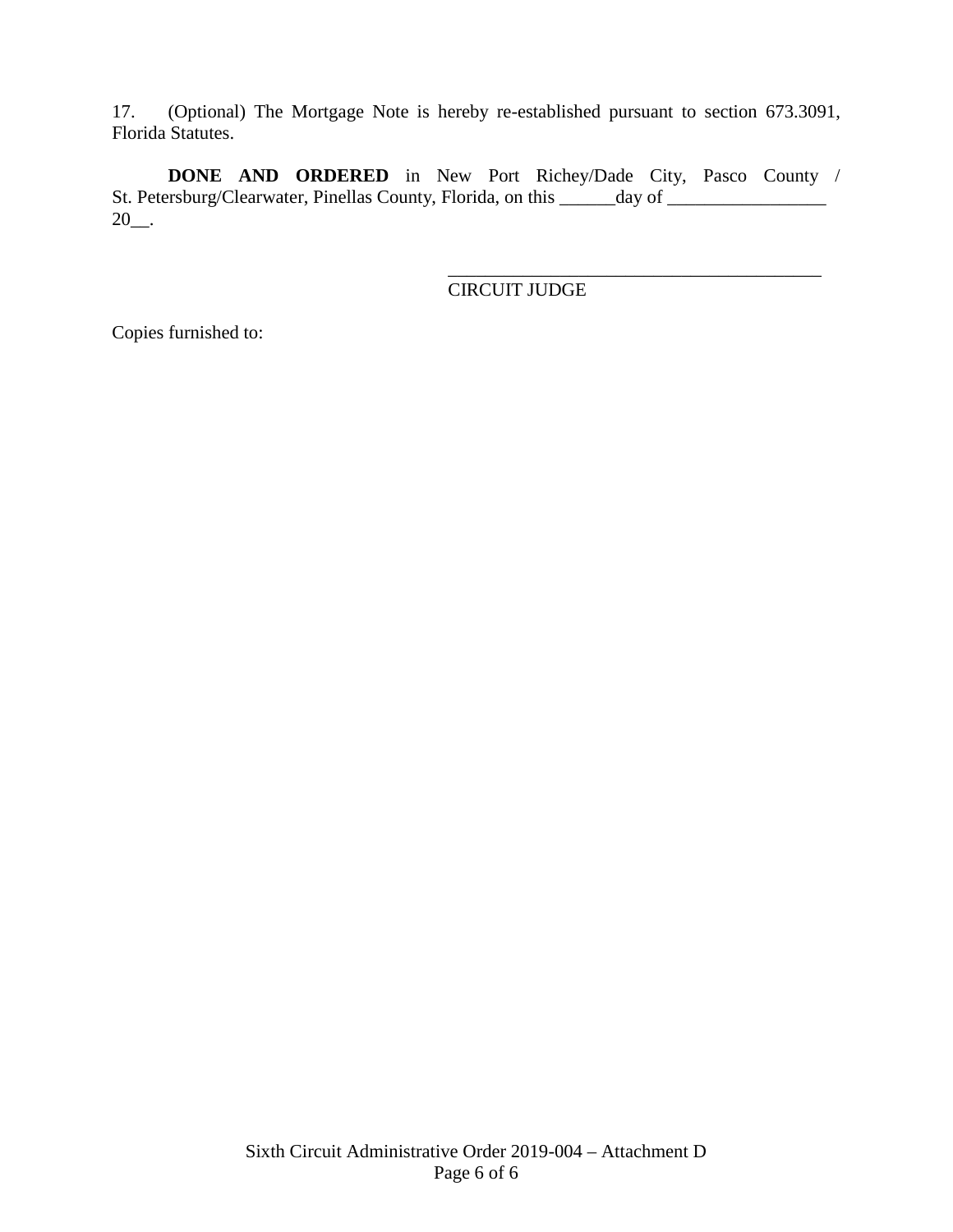# **IN THE CIRCUIT COURT FOR THE SIXTH JUDICIAL CIRCUIT IN AND FOR PASCO/PINELLAS COUNTY, FLORIDA CIVIL DIVISION**

**Plaintiff(s),**

**REF: UCN:** 

**v.** 

\_\_\_\_\_\_\_\_\_

**Defendant(s).** 

\_\_\_\_\_\_\_\_\_\_\_\_\_\_\_\_\_\_\_\_\_\_/

# **EX-PARTE APPLICATION AND ORDER FOR WRIT OF POSSESSION - MORTGAGOR**

 2009 ("the Act"), asking the Court to execute an order for Writ of Possession for property at the following address: \_\_\_\_\_\_\_\_\_\_\_\_\_\_\_\_\_\_\_\_\_\_\_\_\_\_\_\_\_\_\_\_\_\_\_\_\_\_\_\_\_\_\_\_\_\_\_\_\_\_\_\_\_\_\_\_\_\_\_\_\_\_ The undersigned submits this application based upon the Protecting Tenants at Foreclosure Act of

\_\_\_\_\_\_\_\_\_\_\_\_\_\_\_\_\_\_\_\_\_\_\_\_\_\_\_\_\_\_\_\_\_\_\_\_\_\_\_\_\_\_\_\_\_\_\_\_\_\_\_\_\_\_\_\_\_\_\_\_\_\_\_\_\_\_\_\_\_\_\_\_\_\_\_\_\_.

 I state that the occupant(s) of the premises is/are the Mortgagor(s) in this foreclosure or is/are the child, spouse, or parent of said mortgagor(s). I understand that I am swearing or affirming under oath to the truthfulness of the facts stated above and that the punishment for knowingly making a false statement includes fines and/or imprisonment.

\_\_\_\_\_\_\_\_\_\_\_\_\_\_\_\_\_\_\_\_\_\_\_\_\_\_\_\_\_\_\_\_\_\_\_\_\_\_\_\_ (signature of Titleholder or Titleholder's Attorney) STATE OF FLORIDA

COUNTY OF \_\_\_\_\_\_\_\_\_\_\_\_\_\_\_\_\_\_

Sworn to or affirmed and signed before me by  $\Box$  physical presence or  $\Box$  online notarization this who is personally known or identified by ID: \_\_\_\_\_\_ day of \_\_\_\_\_\_\_\_\_\_\_\_\_\_\_\_\_ 20\_\_\_\_, by \_\_\_\_\_\_\_\_\_\_\_\_\_\_\_\_\_\_\_\_\_\_\_\_\_\_\_\_\_\_\_\_\_\_\_\_\_\_ \_\_\_\_\_\_\_\_\_\_\_\_\_\_\_\_\_\_\_\_\_\_\_\_\_\_\_\_\_\_\_\_\_\_\_ ID number \_\_\_\_\_\_\_\_\_\_\_\_\_\_\_\_\_\_\_\_\_\_\_\_\_\_\_\_\_\_\_\_.

NOTARY PUBLIC [Print, type or stamp name of notary]

## **ORDER ON APPLICATION FOR WRIT**

\_\_\_\_\_\_\_\_\_\_\_\_\_\_\_\_\_\_\_\_\_\_\_\_\_\_\_\_\_\_\_\_\_\_\_\_\_\_\_\_ \_\_\_\_\_\_\_\_\_\_\_\_\_\_\_\_\_\_\_\_\_\_\_\_\_\_\_\_\_\_\_\_\_\_\_

**After review of the application and attached notice, the undersigned judge finds:** 

**[\_\_\_] The application is in full compliance with the statute and must be GRANTED. It is therefore ORDERED that the clerk shall issue the Writ of Possession forthwith.** 

**(or)** 

**[\_\_\_] The application is denied, without prejudice.** 

**Done in chambers this \_\_\_\_day of \_\_\_\_\_\_\_\_\_\_\_\_, 20\_\_\_.**<br>Circuit Court Judge

**\_\_\_\_\_\_\_\_\_\_\_\_\_\_\_\_\_\_\_\_\_\_\_\_**